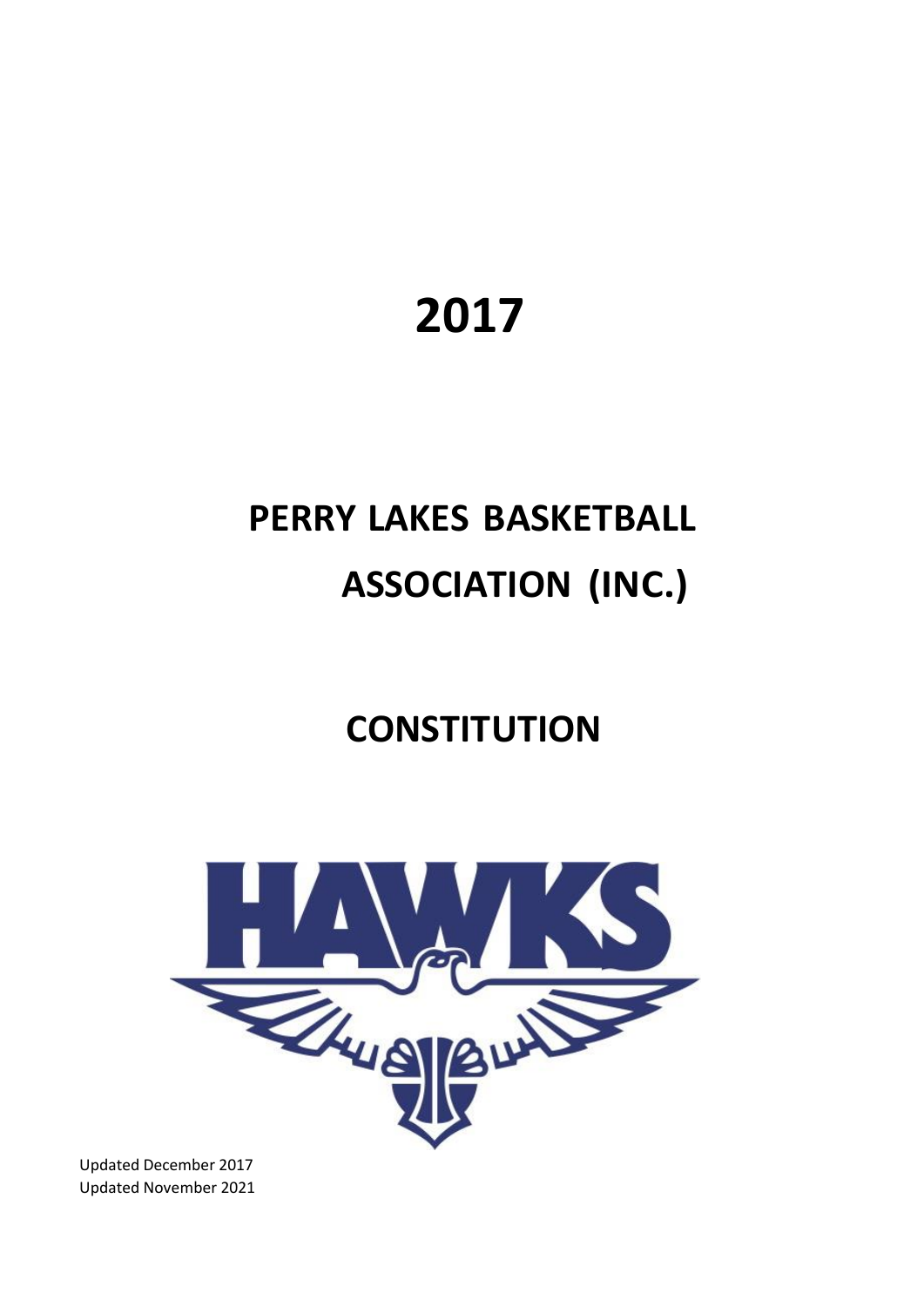#### *Definitions and Interpretation*

- 1.1. Definitions
- 1.2. Singular, Plural, Persons
- 1.3. Statutes and Regulation
- 1.4. Public Holidays
- 1.5. Bodies and Associations

#### PART 2

#### *Basic Provisions*

- 2.1. Name
- 2.2. Objects
- 2.3. Powers
- 2.4. Non-Profit Association

#### PART 3

### *Board of Directors*

- 3.1. Exercise of Powers
- 3.2. Powers of Board
- 3.3. Sub-Committees
- 3.4. Composition of the Board
- 3.5. Conflicts of Interest
- 3.6. Notice of Meetings of Board
- 3.7. Number of Meetings
- 3.8. Quorum for Meetings and Ratification
- 3.9. Chairperson
- 3.10. Voting of Board
- 3.11. Written Resolutions of Board
- 3.12. No Director's Fees
- 3.13. Minute Recording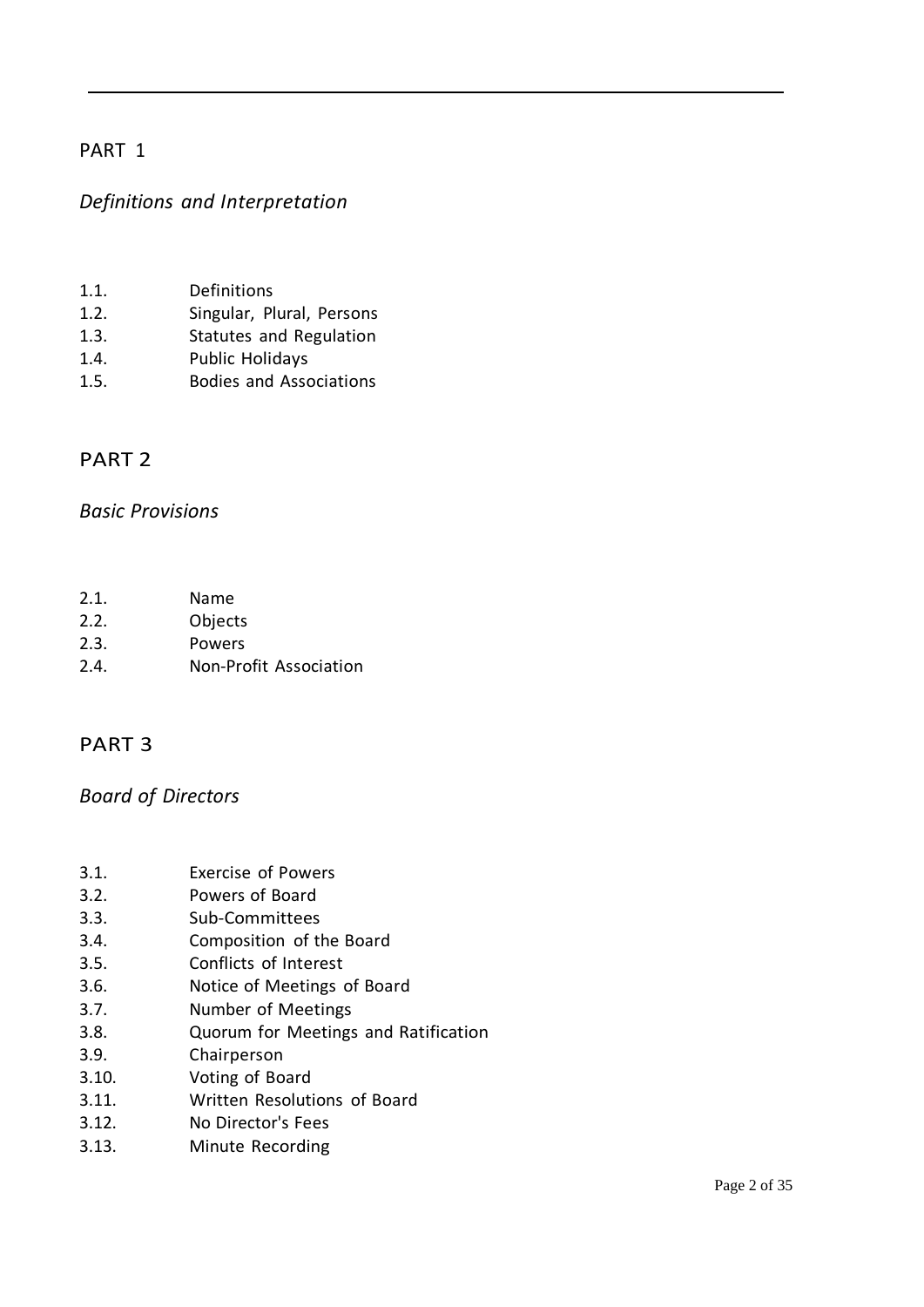*Board of Directors -Election, Appointment, Retirement and Removal*

- 4.1. Election
- 4.2. Date of Appointment
- 4.3. Retirement
- 4.4. Removal from office
- 4.5. Appointment in Case of Vacancy

### PART 5

#### *General Meetings*

- 5.1. Annual General Meeting
- 5.2. Notice of Annual General Meeting
- 5.3. Procedure at Annual General Meeting
- 5.4. Notice of Motion- Annual General Meeting
- 5.5. Special General Meetings
- 5.6. Notice convening Special General Meeting
- 5.7. Chairperson for Special General Meeting
- 5.8. Representation at General Meetings
- 5.9. Voting at General Meetings
- 5.10. Quorum for General Meetings
- 5.11. Error in Elections or Annual General Meeting
- 5.12. Casting Vote

### PART 6

#### *Membership and Votes*

- 6.1. Membership
- 6.2. Membership Rights and Privileges
- 6.3. Affiliated Club Representatives
- 6.4. Temporary Membership
- 6.5. Membership Fees
- 6.6. Register of Members
- 6.7. Retirement and Resignation
- 6.8. Rights not transferrable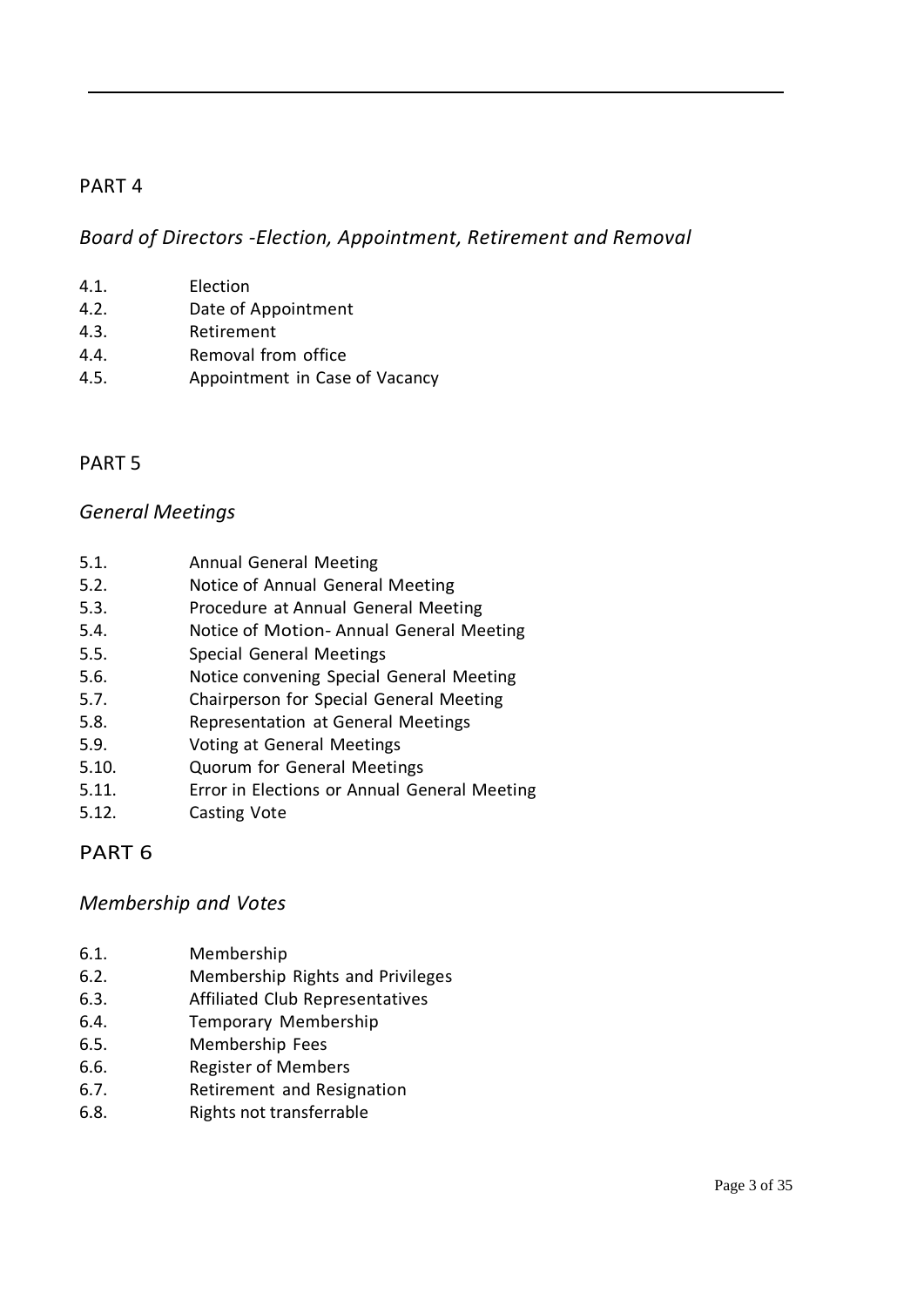#### *General*

- 7.1. Control of Funds
- 7.2. Financial Statements and Financial Reports
- 7.3. Audit
- 7.4. Financial Year
- 7.5. Minutes
- 7.6. Inspection of Records
- 7.7. By-laws
- 7.8. Seal
- 7.9. Amendments to the Constitution
- 7.10. Approval of Director of Liquor Licensing to Amendments of Constitution
- 7.11. Powers of Suspension and Expulsion
- 7.12. Address for Service of Notices
- 7.13. Notices
- 7.14. Dissolution
- 7.15. Membership in other bodies
- 7.16. Complaints
- 7.17. Indemnity

#### PART 8

#### *Resolving Disputes*

- 8.1. Parties to attempt to resolve dispute
- 8.2. How Grievance procedure is started \
- 8.3. Determination of dispute by Committee
- 8.4. Application of Division
- 8.5. Appointment of Mediator
- 8.6. Mediation Process
- 8.7. If Mediation results in decision to suspend or expel being revoked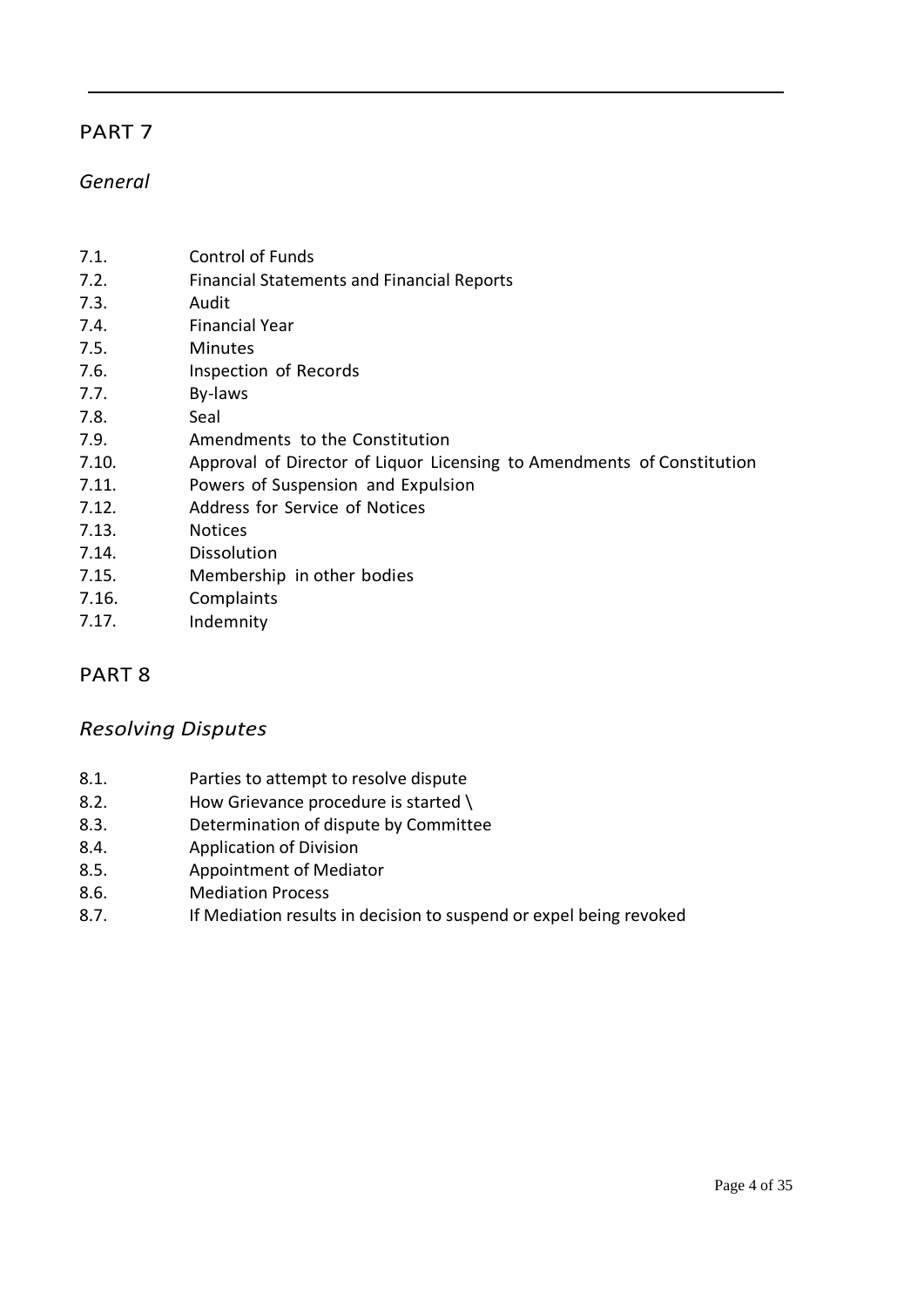

## Perry Lakes Basketball Association (Inc.)

### **CONSTITUTION**

## PART 1

#### *Definitions and Interpretation*

#### 1.1 Definitions

In this Constitution, unless the contrary intention appears:-

"**ABF**" means the Australian Basketball Federation (Incorporated);

"**Act**" means the Associations Incorporation Act 2015;

"**Affiliated Club**" means a club which has paid the appropriate fee and has been approved by Board as an Affiliated Club.

"**Affiliated Club Representative**" means such persons as are from time to time nominated by an Affiliated Club.

"**Annual General Meeting**" meansthe Annual General Meeting of the PLBA required to be held in accordance with PART 5;

"**Association Representative**"means a person who is a member of a PLBA Association;

"**Board**"means the Board of Directors of the PLBA;

"**By-laws**" meansthe by-laws of the PLBA as determined from time to time by the Board;

"**Director**"means a person elected to the Board of the PLBA and includes the Presiden4 Vice-President and the Directors as provided in PART 3of this constitution;

"**Director of Liquor Licensing**" means a person holding or acting in the office of the Director of Liquor Licensing appointed under Section 13 of the Liquor Licensing Act 1988 (WA);

#### *"***Financial records***"* includes —

- (a) invoices, receipts, orders for the payment of money, bills of exchange, cheques, promissory notes and vouchers; and
- (b) documents of prime entry; and
- (c) working papers and other documents needed to explain
	- (i) the methods by which financial statements are prepared; and
	- (ii) adjustments to be made in preparing financial statements;

"Financial Year" means each period of 12 months commencing on 1<sup>st</sup> October and terminating on the next succeeding 30<sup>th</sup> September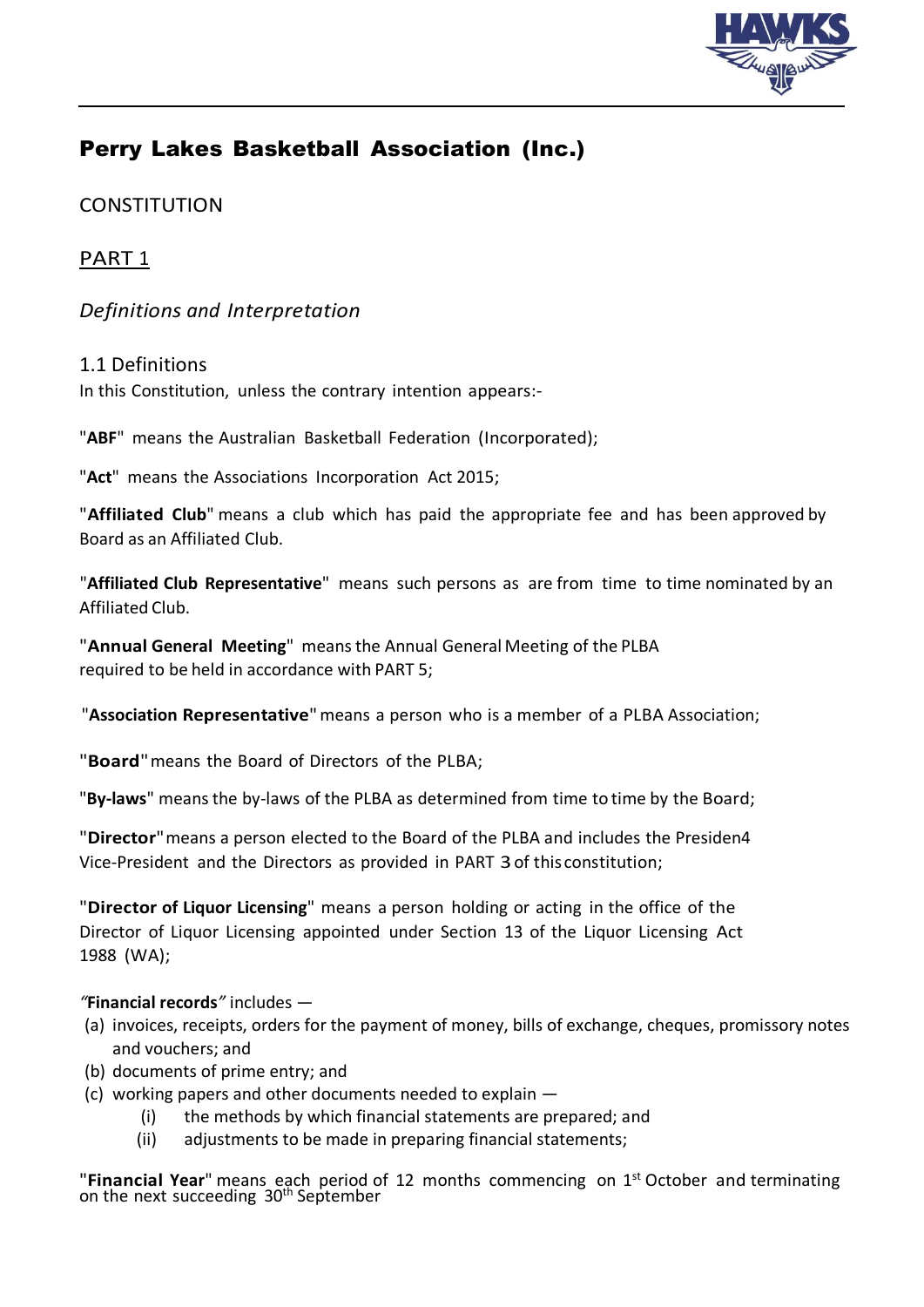

"**General Meeting**" , of the Association, means a meeting of the Association that all members are entitled to receive notice of and to attend and includes every Annual General Meeting and Special General Meeting;

"**Member**" includes and is restricted to all those categories of membership appearing at 6.2A(a) of this constitution;

"**Membership Year**" means every period of twelve months commencing on I January and terminating on the next succeeding 31 December;

"**NBL**"meansthe National Basketball League;

"**PLBA**" meansthe Perry Lakes Basketball Association (Inc*);*

"**President**"meansthe President of the PLBA; also known as chairperson

"**Registered Player**" is a player who is registered to play with the PLBA*;*

"**SBL**"meansthe State Basketball League*;*

"**Secretary**" means the committee member holding office as the secretary of the PLBA

"**Special General Meeting**" means a general meeting of the Members convened by the Directors, other than an Annual General Meeting;

"**Special Resolution**" means a resolution passed by the members at a general meeting in accordance with section 51 of the Act;*;*

*"***tier 1 association***"* means an incorporated association to which section 64(1) of the Act applies;

*"***tier 2 association***"* means an incorporated association to which section 64(2) of the Act applies;

*"***tier 3 association***"* means an incorporated association to which section 64(3) of the Act applies;

"**Treasurer**" means the committee member holding office as the treasurer of the PLBA

"**Vice-President**"meansthe Vice-President of the PLBA;

"**Voting Member**" is a Member who is currently entitled to vote at General Meetings;

"**WABF**" meansthe Western Australian Basketball Federation (Incorporated).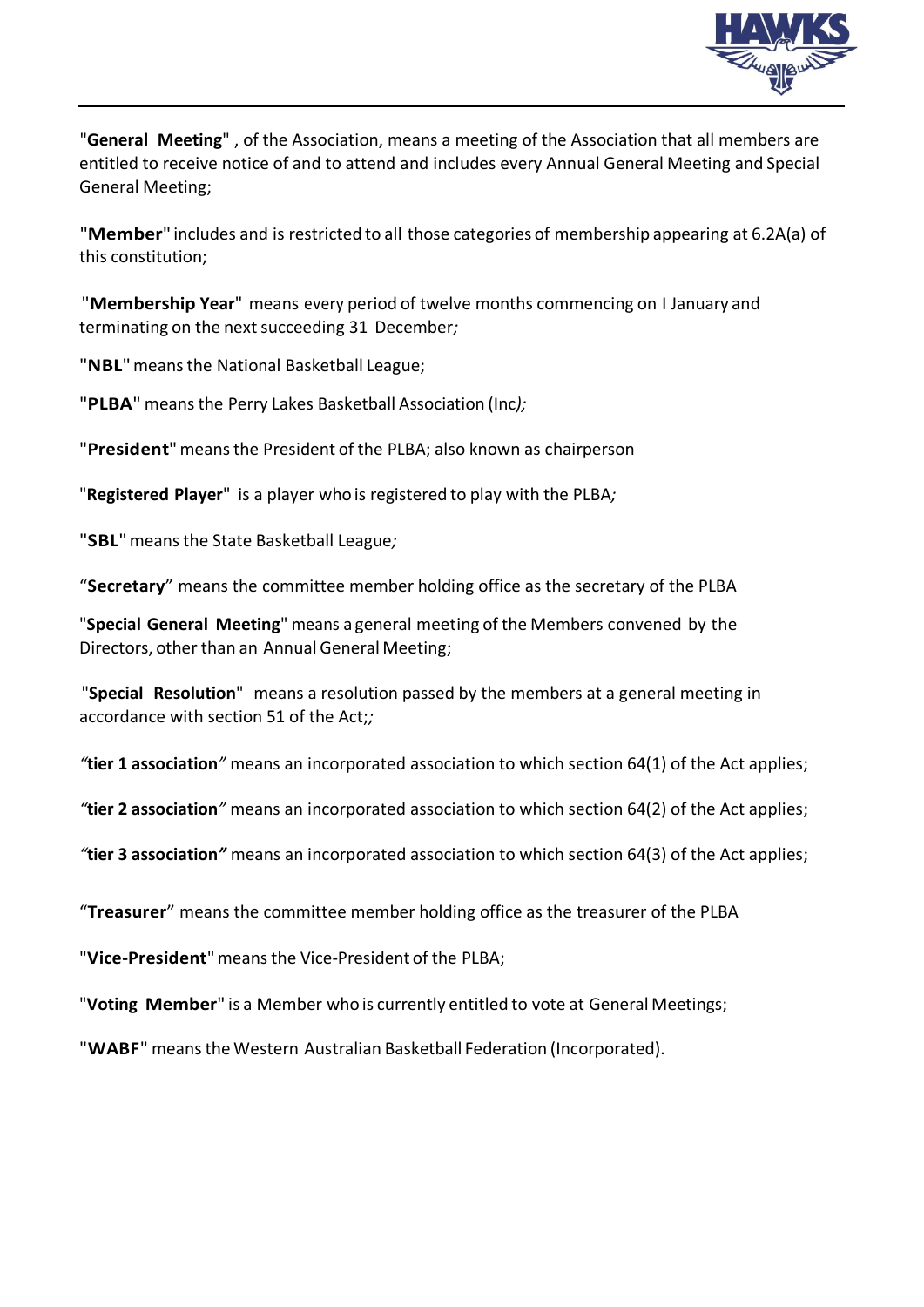

1.2 Singular, Plural, Persons.

Words importing the singular number shall include the plural and except as expressly provided in PART 3 words importing the masculine gender include the feminine or neuter and vice versa and words importing persons shall include corporations.

#### 1.3 Statutes and Regulations

References to statutes, regulations and by-laws shall include reference to all statutes, regulations and by-laws which amend, consolidate or replace the statutes, regulations or by-laws referred to.

#### 1.4 Public Holidays

Where the day or the last day for doing an act is not a Business Day, the day or last day for doing the act shall for the purpose of this Constitution be the next following day that is a Business Day.

#### 1.5 Bodies and Associations

References to associations, bodies and authorities whether statutory or otherwise shall in the event that any association, body or authority ceases to exist or is reconstituted, renamed or replaced or its powers or functions are transferred to any other association, body or authority be deemed to refer respectively to the association, body or authority established or constituted in place thereof or succeeds to the powers or functions of the association, body or authority referred to.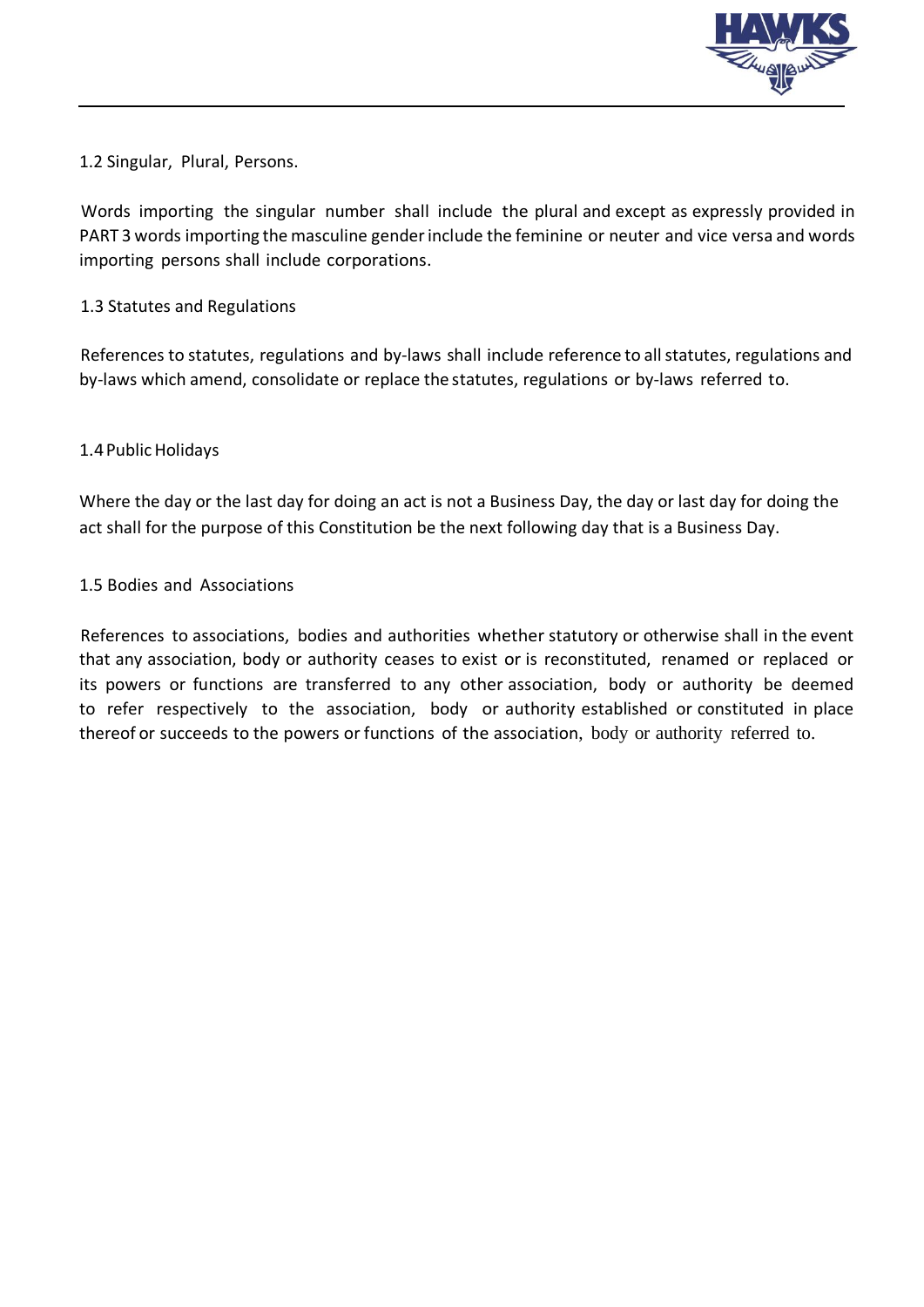

#### *Basic Provisions*

#### 2.1 Name

The name of the Association is Perry Lakes Basketball Association (Inc.).

#### 2.2 Objects

The objects of the PLBA are to promote, co-ordinate, encourage and manage Basketball in the suburbs surrounding the Perry Lakes Basketball Stadium and particularly in the area bounded by the Mitchell Freeway to the east, the Swan River to the south, Beach Road to the north and the coast, by providing the best possible facilities and services to all members and without affecting the generality of the foregoing to:-

- (a) · act, either alone or with other individuals and other bodies, for the betterment of basketball, sport and recreation;
- (b) conduct basketball competitions in the PLBA area;
- (c) gain sponsorship in order to further the objectives of the PLBA; and
- (d) to do all such things and acts conducive to the furtherance of the objectives and interests of the PLBA.

#### 2.3 Powers

The PLBA will have the powers to-

- (a) perform all things as are necessary to undertake the objects of the PLBA;
- (b) purchase and sell real and personal property;
- (c) take on lease, and grant leases of real and personal property;
- (d) demolish buildings and structures, and to construct basketball courts and other structures;
- (e) borrow moneys, and secure the repayment of moneys borrowed by charges or mortgages over any of the property or assets of the PLBA.
- (f) invest surplus moneys of the PLBA;
- (g) open and operate accounts with banks and other financial institutions;
- (h) engage and dismiss staff and to engage persons to undertake professional and other services for the PLBA;
- (i) become a member of any other association or corporation and without affecting the generality hereof to apply for and subscribe for shares in a corporation, to purchase, sell and transfer shares in corporations, to subscribe moneys for the issue or allotment of shares and to exercise all the rights of a shareholder or member of another corporation;
- (j) seek and obtain government grants, and sponsorships from governments or other persons;
- (k) accept gifts;
- (I) participate in joint ventures and partnerships;
- (m) apply for and maintain membership of the NBL and to operate one or more teams in the NBL competition;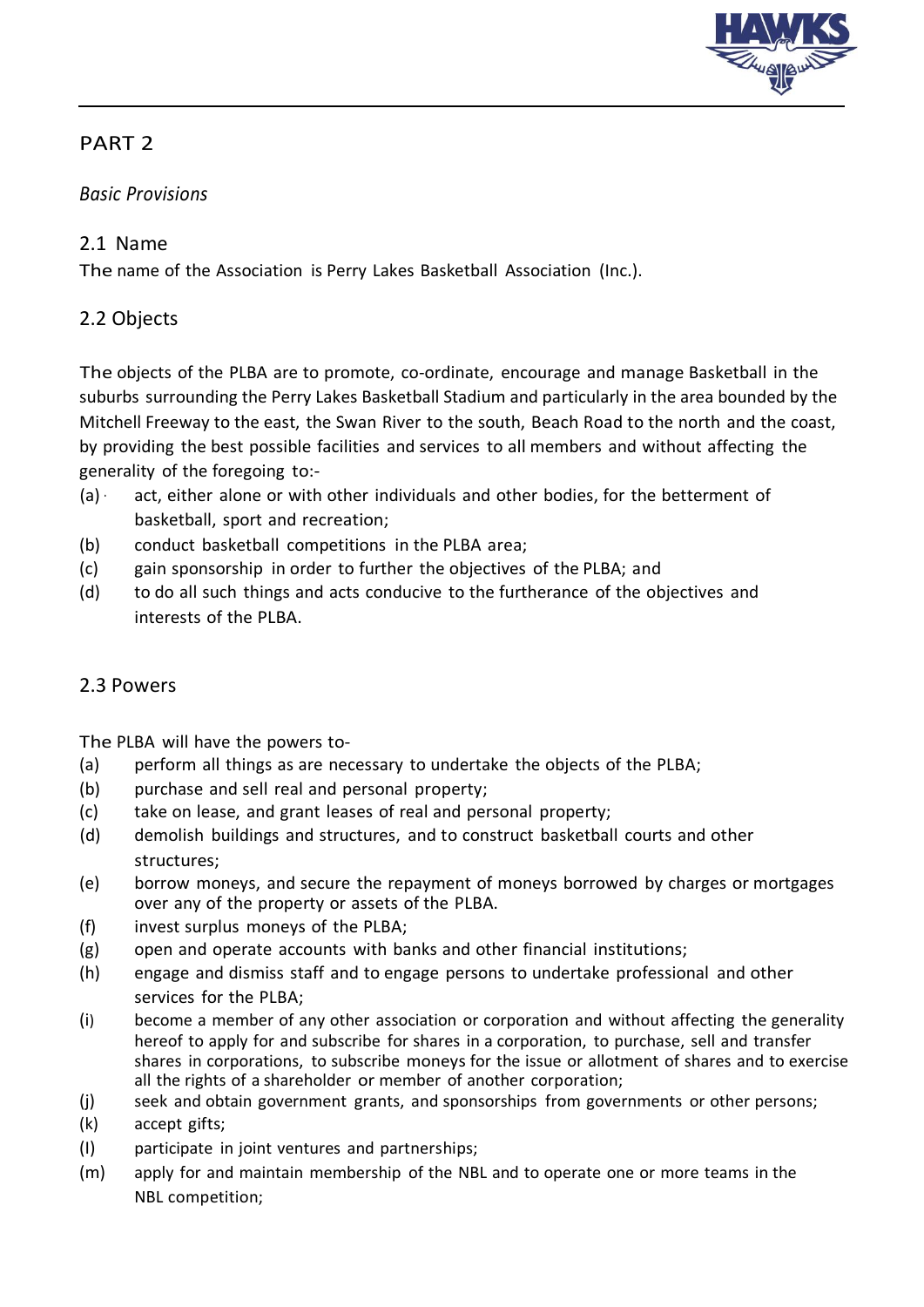

- (n) apply for and maintain membership of the SBL and to operate one or moreteams in the SBL competition;
- (o) arrange visits by other basketball teams;
- (p) apply for, hold, take transfer of, transfer and maintain any licence considered desirable or necessary including licences for the sale of liquor;
- (q) appoint agents to act on behalf of the Association;
- (r) enter contracts;
- (s) undertake any business activity considered necessary or desirable including the establishment and operation of shops and kiosks and the sale of goods; and
- (t) exercise all powers which an association is entitled to exercise under the Act.

2.4 Non Profit Association, -

- (a) The property and income of the Association must be applied solely towards the promotion of the objects or purposes of the Association and no part of that property or income may be paid or otherwise distributed, directly or indirectly, to any member, except in good faith in the promotion of those objects or purposes.
- (b) A payment may be made to a member out of the funds of the Association only if it is authorised under sub-rule (c).
- (c) A payment to a member out of the funds of the Association is authorised if it is  $-$ 
	- (i) the payment in good faith to the member as reasonable remuneration for any services provided to the Association, or for goods supplied to the Association, in the ordinary course of business; or
	- (ii) the payment of interest, on money borrowed by the Association from the member, at a rate not greater than the cash rate published from time to time by the Reserve Bank of Australia; or
	- (iii) the payment of reasonable rent to the member for premises leased by the member to the Association; or
	- (iv) the reimbursement of reasonable expenses properly incurred by the member on behalf of the Association.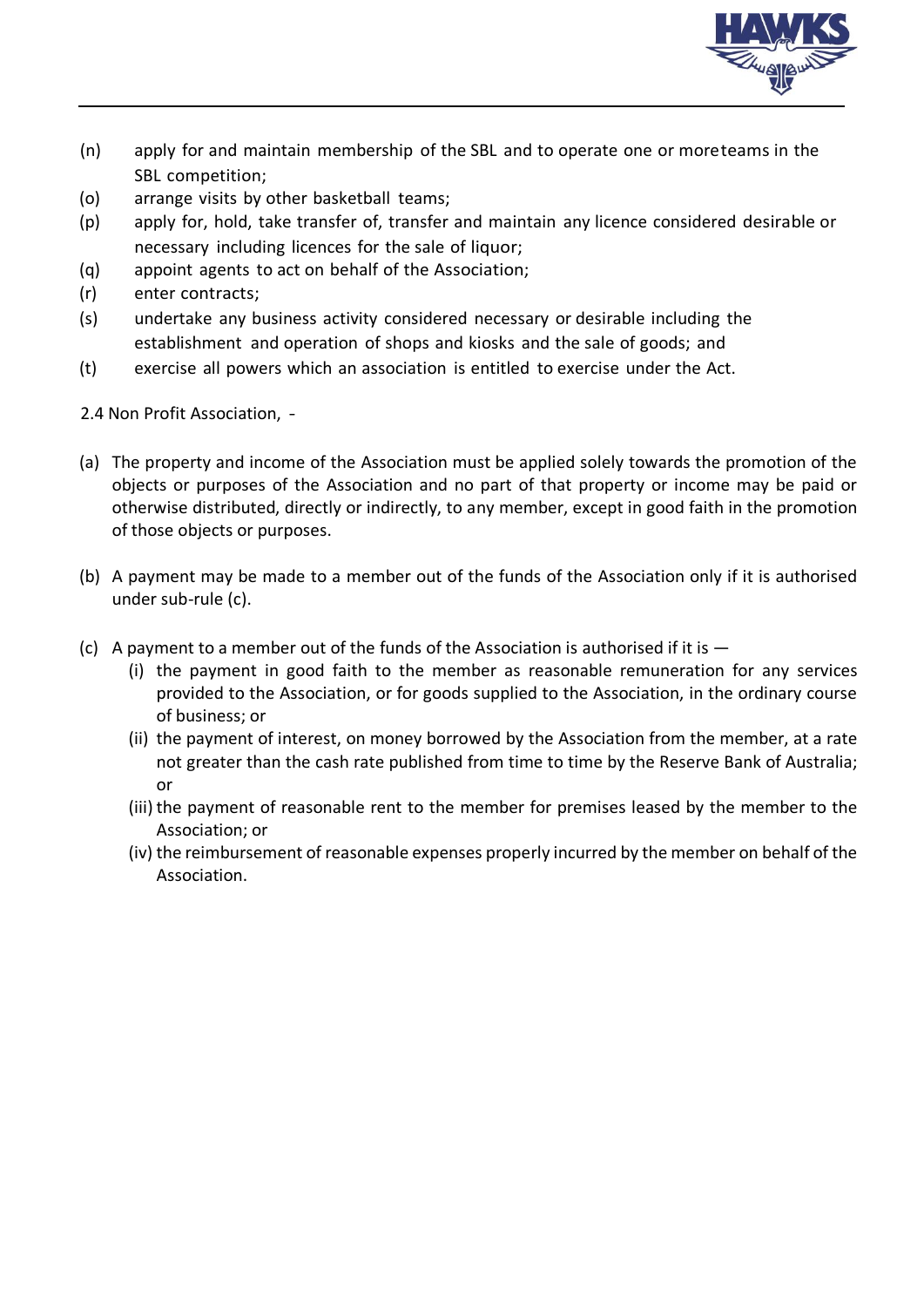

### *Board of Directors*

#### 3.1Exercise of Powers

The powers of the PLBA will be exercised by the Board of Directors subject to any directions of the Members in General Meeting.

#### 3.2 Powers of Board.

Subject to any restrictions which may be imposed by the Members in General Meeting the Board will exercise all the powers of the Association and without affecting the foregoing the Board will :-

- (a) be responsible for arranging basketball competitions
- (b) determine the rules and regulations for basketball competitions;
- (c) be responsible for the engagement of coaches;
- (d) be responsible for preparing and implementing · a development program, including a junior development program;
- (e) be responsible for allfinancial mattersrelating to the PLBA and in thatregard must cause proper financial books and records to be maintained;
- (f) be responsible for engaging and dismissing staff and determining all the terms and conditions relating to the employment of staff;
- (g) determine the manner in which banking accounts must be operated;
- (h) fix fees and subscriptions payable by members;
- (i) determine levies, fines and charges and be responsible for enforcing their payment;
- (j) be responsible for considering, accepting or rejecting all applications for membership to the PLBA received by the PLBA;
- (k) enter into contracts and agreements and other obligations on behalf of the PLBA;
- (I) except as otherwise determined by the Board, represent the PLBA in relation to the WABF and ABF and on all other bodies associations or corporations of which the PLBA is a member;
- (m) have the power to delegate (which includes the power to revoke any delegation) to any person, body, sub-committee or paid officer any of the powers or discretions of the Board; and
- (n) be responsible to cause minutes to be made of proceedings at Committee, Special and General Meetings of members.

### 3.3 Sub-Committees

- (a) The Board may appoint sub-committees to assist the Board in undertaking any of the responsibilities of the Board under this Constitution.
- (b) The President and the Directors shall be ex-officio members of all sub-committees.
- (c) Any member is eligible for appointment to a sub-committee.
- (d) At its absolute discretion the Board may appoint any other person to be an ex- officio sub-committee member.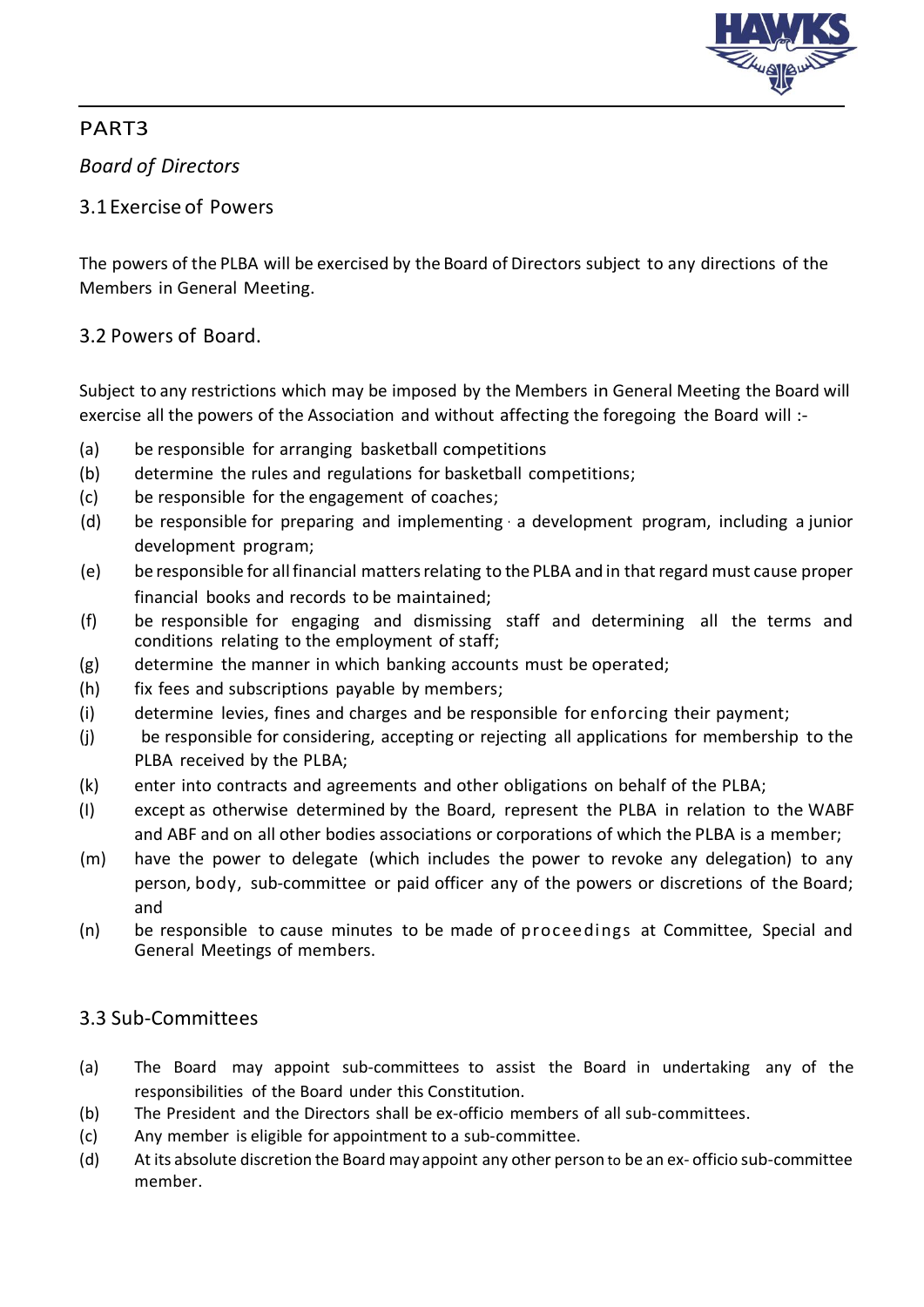

3.4 Composition of the Board.

The Board of Directors shall consist of a maximum of nine (9) Directors including the President of the Association. Every Director will hold office for a term of 2 years on the basis that one half of the Directors shall retire by rotation each year but shall be eligible for re-election. Directors will be elected by a ballot of members present at the Annual General Meeting. There shall be the following directorships:

- (a) The President shall be elected at an Annual General Meeting by the Members of the PLBA. This person shall represent the PLBA at all meetings of the WABF but shall have the right to nominate a substitute to attend such meetings from time to time. The President or his nominee shall be the only official spokesman on all matters affecting the PLBA unless otherwise determined by the majority of Directors.
	- (i) It is the duty of the president to consult with the secretary regarding the business to be conducted at each committee meeting and general meeting.
	- (ii) The president has the powers and duties relating to convening and presiding at committee meetings and presiding at general meetings provided for in these rules.
- (b) Vice President- One of the Directors shall be elected by the Directors to the position of Vice President.
- (c) Director of Administration -One of the Directors shall be elected by Directors to the position of "Director of Administration". This Director will be official Secretary of the PLBA and be responsible for the secretarial and administrative work of the PLBA and for ensuring the proper administration of property belonging to the PLBA. These duties include:
	- (i) dealing with the Association's correspondence;
	- (ii) consulting with the chairperson regarding the business to be conducted at each committee meeting and general meeting;
	- (iii) preparing the notices required for meetings and for the business to be conducted at meetings;
	- (iv) unless another member is authorised by the committee to do so, maintaining on behalf of the Association the register of members, and recording in the register any changes in the membership, as required under section 53(1) of the Act;
	- (v) maintaining on behalf of the Association an up-to-date copy of these rules, as required under section 35(1) of the Act;
	- (vi) unless another member is authorised by the committee to do so, maintaining on behalf of the Association a record of committee members and other persons authorised to act on behalf of the Association, as required under section 58(2) of the Act;
	- (vii) ensuring the safe custody of the books of the Association, other than the financial records, financial statements and financial reports, as applicable to the Association;
	- (viii) maintaining full and accurate minutes of committee meetings and general meetings;
	- (ix) carrying out any other duty given to the secretary under these rules or by the committee.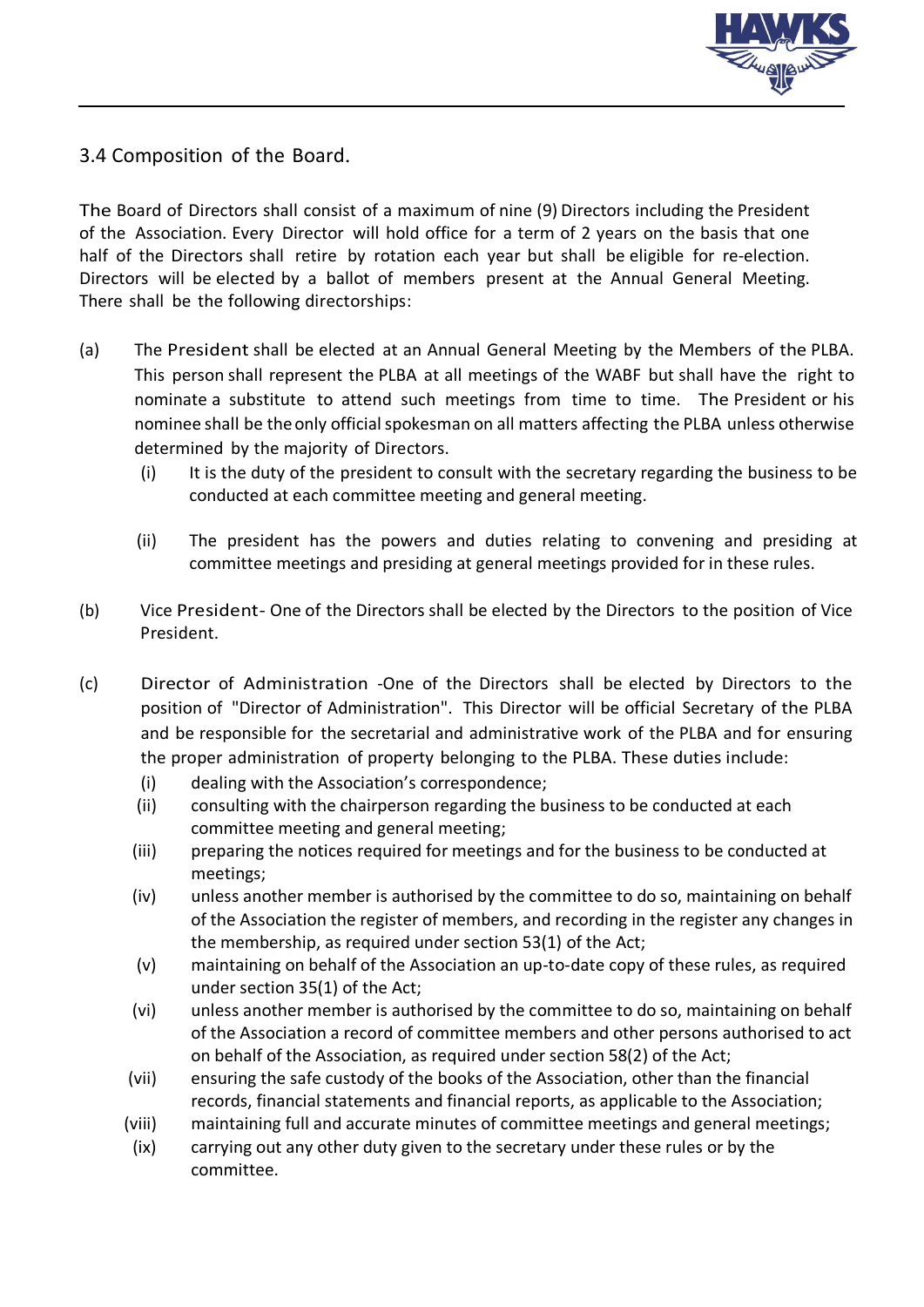

- (d) Director of Finance One of the Directors shall be elected by Directors to the position of "Director of Finance" This Director will be the official Treasurer of the PLBA. And have the following duties:
	- (i) ensuring that any amounts payable to the Association are collected and issuing receipts for those amounts in the Association's name;
	- (ii) ensuring that any amounts paid to the Association are credited to the appropriate account of the Association, as directed by the committee.
	- (iii) ensuring that any payments to be made by the Association that have been authorised by the committee or at a general meeting are made on time;
	- (iv) ensuring that the Association complies with the relevant requirements of Part 5 of the Act;
	- (v) ensuring the safe custody of the Association's financial records, financial statements and financial reports, as applicable to the Association;
	- (vi) if the Association is a tier 1 association, coordinating the preparation of the Association's financial statements before their submission to the Association's annual general meeting;
	- (vii) if the Association is a tier 2 association or tier 3 association, coordinating the preparation of the Association's financial report before its submission to the Association's annual general meeting;
	- (viii) providing any assistance required by an auditor or reviewer conducting an audit or review of the Association's financial statements or financial report under Part 5 Division 5 of the Act;
	- (ix) carrying out any other duty given to the treasurer under these rules or by the committee.
- (e) Other Directors The Board may name other Directorships within the membership of the Board and may allocate specific responsibilities to each elected Director to ensure the smooth running of the PLBA.
- (f) A Director may hold more than one Directorship simultaneously.
- (g) The Board may vary the titles and areas of responsibility of directorships at its absolute discretion.

#### 3.5 Conflicts of Interest

- (a) A Director who has an interest in any contract or agreement relating to the PLBA must declare that interest at the first meeting of the Board following the election of that person, and if an interest arises subsequently, then the interest must be declared at the first meeting of the Board which occurs after the interest arises;
- (b) Any Director who may benefit from a motion before the Board shall abstain from voting in respect of that motion.

#### 3.6 Notice of Meetings of Board

Except in the case of an emergency as determined by the President or his nominee, forty eight hours notice of each meeting of the Board shall be given to each Director but any failure (other than a deliberate act) to give notice of a meeting to a Director will not invalidate any proceedings of the Board.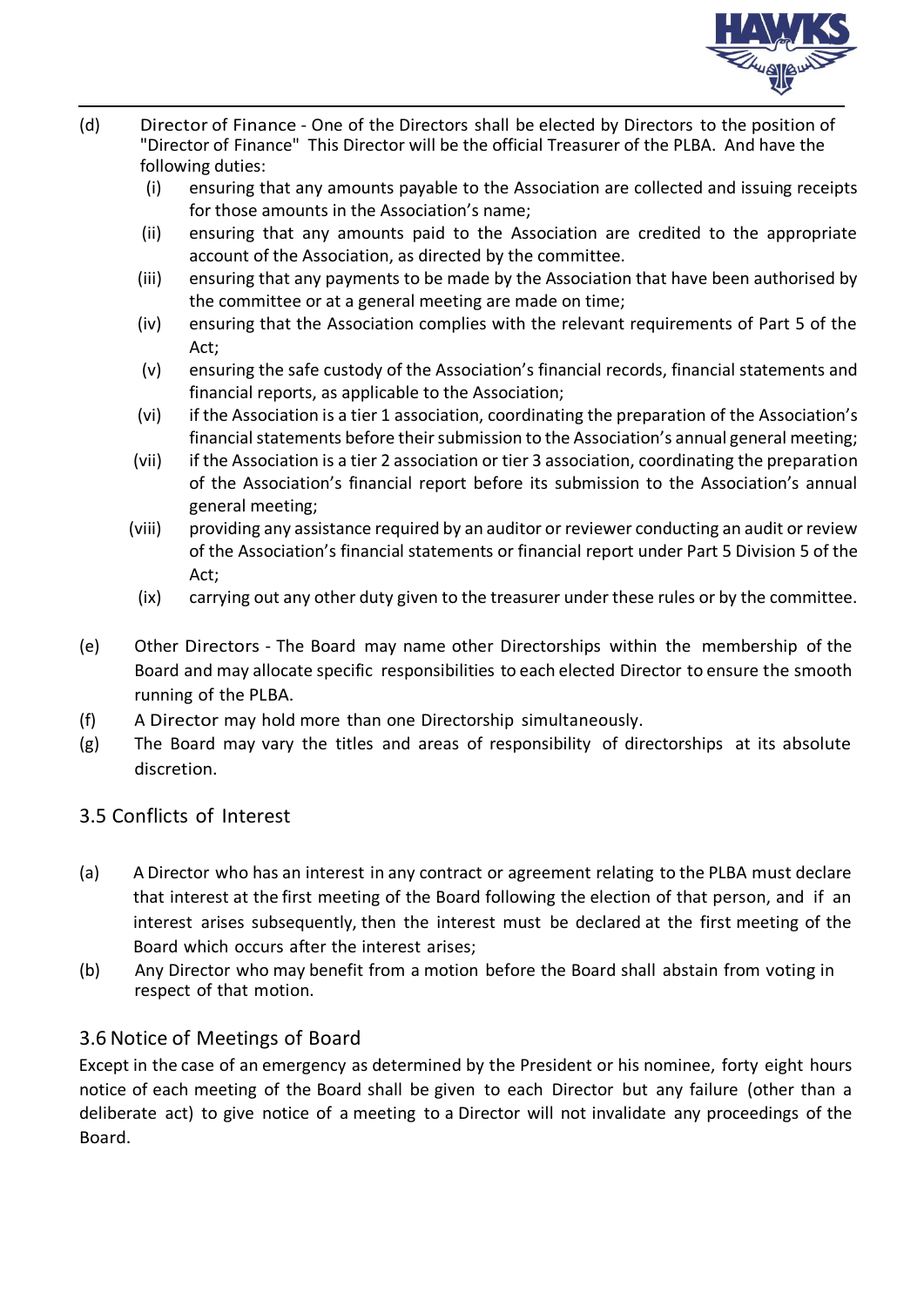

#### 3.7 Number of Meetings.

Except that meetings will not take place at intervals of greater than eight (8) weeks, the Board may determine the dates upon which and at the times at which meetings will take place. The President or any two Directors shall have power to call a meeting.

#### 3.8 Quorum for Meetings and Ratification

- (a) Subject to sub-clauses (b) and (c) the quorum for meetings of the Board of nine (9) Directors shall be five (5) Directors.
- (b) The Board shall have the power to ratify any action taken by the Board following a meeting at which there was no quorum;
- (c) In the case of a meeting with no quorum, absent Directors may ratify a decision by later voting in writing provided in total these votes and the votes of those present at that meeting constitute a majority;
- (d) The Board shall have the power to ratify any action taken by a Director.

#### 3.9 Chairperson

The President of the Association shall take the chair at all Board Meetings. Should the President not be present the Vice President shall chair the meeting. In the absence of both President and Vice President a chairperson shall be elected by other Directors present.

#### 3.10 Voting of Board.

Each member of the Board will have one vote at each meeting of the Board. In the event of an equality of votes at any meeting of the Board the chairperson of the meeting will also have one casting vote.

#### 3.11 Written Resolutions of Board.

A resolution of the Board will be valid and binding as a determination of the Board if a resolution is in writing and issigned by each Director and any written resolution under this clause will be deemed to have been passed as a resolution of the Board on the date when the last Director signs the resolution.

#### 3.12 No Directors Fees

Save that the Board may determine tomake a contribution towards the cost of attendance atmeetings by Directors, no Director will receive any fees, salary or wages for holding office as Director of the PLBA.

#### 3.13 Minute Recording.

Proper minutes must be kept of all meetings and be appropriately recorded and then entered into a permanent minute book by Director of Administration and must be brought to all meetings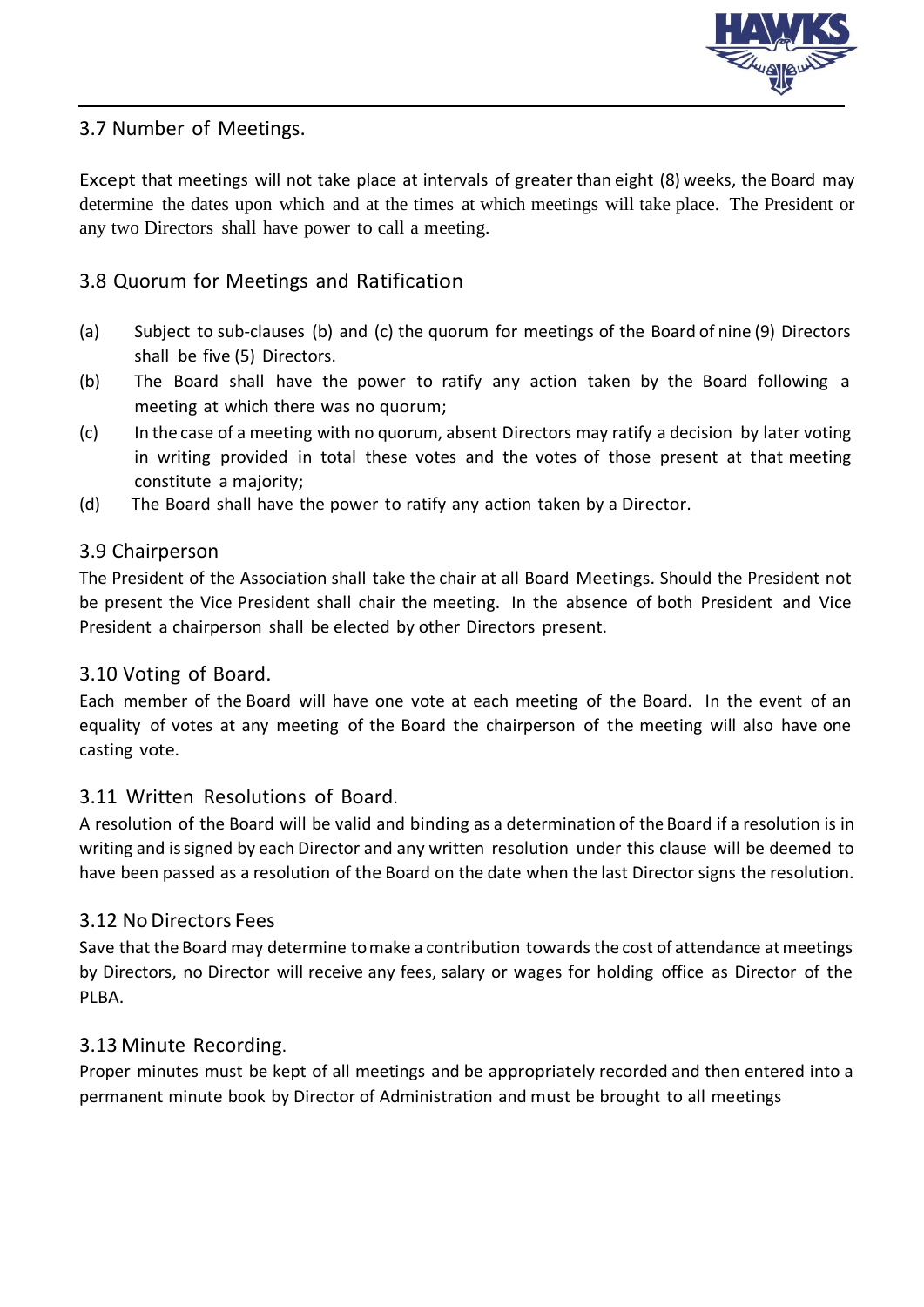

## *Board of Directors* -*Election, Appointment, Retirement and Removal*

## 4.1 Election.

A person will only be eligible to be elected as a Director if that person:-

- (a) is a natural person who resides in Western Australia
- (b) is over the age of eighteen (18) years;
- (c) is a voting Member of the PLBA;
- (d)
- (i) has completed a Nomination form substantially in accordance with the form as determined by the Board from time to time and set out in the By-Laws;
- (ii) had the Nomination proposed and the proposer sign the Nomination form;
- (iii) returned the form to PLBA no later than 7 days before the Annual General Meeting; or
- (iv) has been proposed and nominated from the floor of the Annual General Meeting.

### 4.2 Date of Appointment.

Persons elected to the Board will hold office asfrom the date of their election.

#### 4.3 Retirement.

Any person elected to the Board:-

- (a) may retire by giving written notice of retirement which shall take effect immediately ; and
- (b) will be deemed to have retired in the case of any Director :-
	- (i) dying;
	- (ii) being or having been convicted of any criminal offence (unless otherwise determined by the Board);
	- (iii) ceasing to reside in Western Australia; or
	- (iv) failing to attend three (3)consecutive Directors Meetings except where the Board determines that there are special circumstances which justify the absence.

### 4.4 Removal from Office.

Any Director may be removed from office by resolution of the members in General Meeting, specific notice of which resolution was given to the Members in the notice convening the General Meeting.

### 4.5 Appointment in Case of Vacancy.

If due to retirement, removal from office, or there being no candidates for election for an office on the Board, the remaining Members of the Board in the case of a vacancy on the Board will appoint a person who would, if that person were a candidate for election, be eligible for election to the Board, to hold office until the next Annual General Meeting. Any person appointed as a member of the Board under this clause will retire at the next Annual General Meeting and the position held by the person appointed under this clause will be deemed to be vacant, and subject to election at the next succeeding election under this Constitution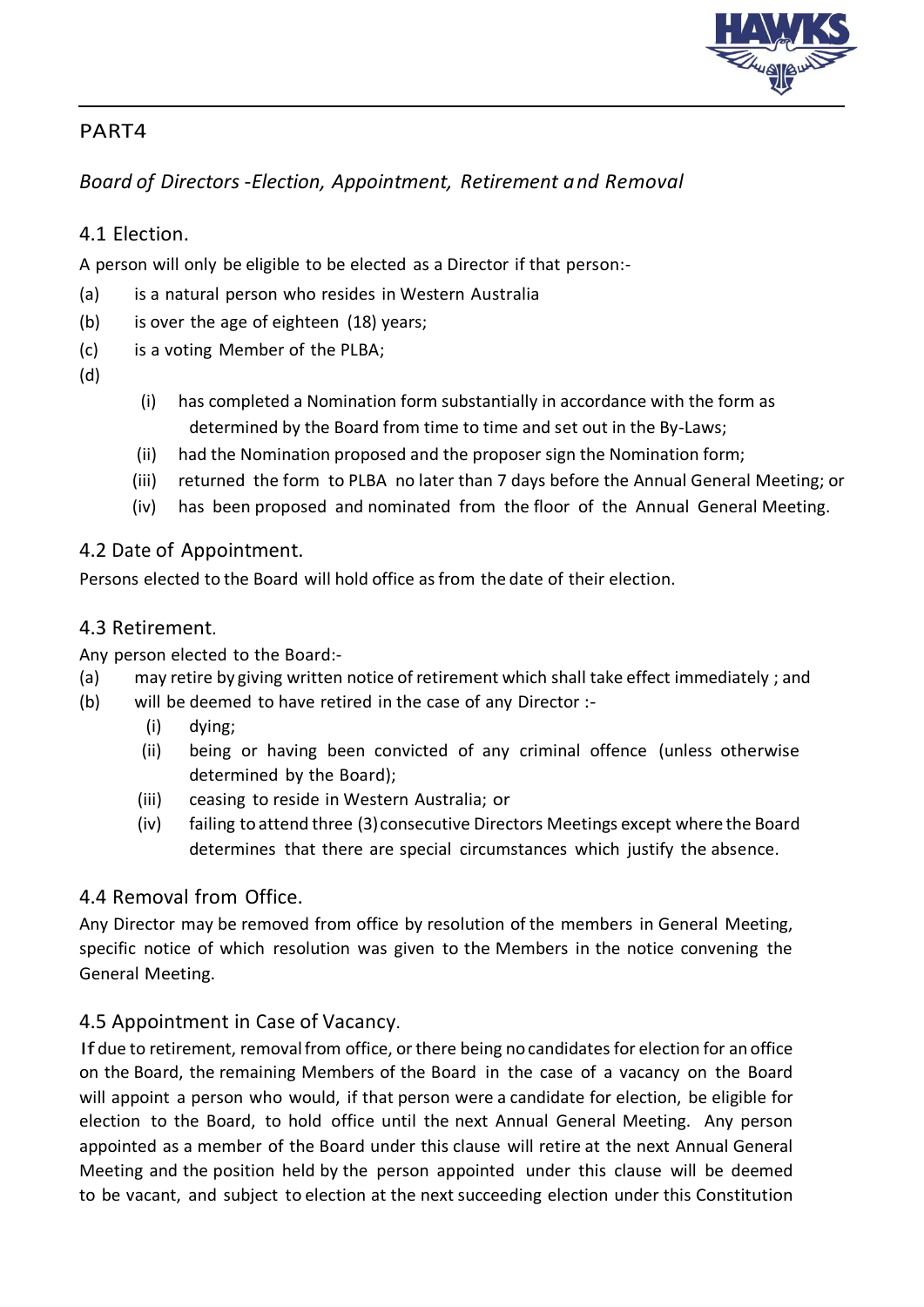

## *General Meetings*

## 5.1 Annual General Meeting.

The Board will each year convene one General Meeting of the Members of the PLBA, to be known as the Annual General Meeting, in accordance with the following provisions:-

- (a) the Annual General Meeting will be held on a day fixed by the Board during the period commencing on the 1st of October and expiring on the 31st December in each year.
- (b) The Annual General Meeting will not commence before 6 pm., or after 8 pm.
- (c) The Annual General Meeting will be held at a place determined by the Board, within a 15 kilometre radius of the Registered Office of PLBA.

## 5.2 Notice of Annual General Meeting.

Not lessthan twenty one (21) clear days' notice if a special resolution is proposed, else at least fourteen (14) clear days' notice of every Annual General Meeting must be given by:-

- (a) publication in the "Public Notices" of the time and place where the Annual General Meeting will take place in one issue of the major State newspaper or one other newspaper circulating locally;
- (b) notice in writing to each Member at each Member's address as held in the Member's Register for service;
- (c) notice placed on the notice board at Perry Lakes Basketball Stadium and website; and
- (d) notice in writing to all affiliated clubs.

The notice published in the newspapers, and given to Members in accordance with this clause, will specify the date, time, place and agenda for the Annual General Meeting.

## 5.3Procedureat Annual General Meeting

The President will be the Chairperson of the Annual General Meeting, but if the President is absent the Vice-President will be the Chairperson. If the Vice-President is also absent, then any other Director elected by the Board .for the purpose at the meeting shall be the Chairperson.

The following matters shall be dealt with at the Annual General Meeting, hit the following order:-

- (a) opening of Meeting;
- (b) apologies;
- (c) confirmation of minutes of previous Annual General Meeting;
- (d) reports by the Directors holding Directorships for the period from the immediately preceding Annual General Meeting to the date upon which the Annual General Meeting is held;
- (e) report by the Director of Finance of any material changes covering the period from the end of the financial year to the date upon which the Annual General Meeting is held;
- (f) presentation of the financial statements for the immediately preceding Financial Year;
- (g) presentation of the Auditor's Report for the preceding Financial Year;
- (h) adoption of reports  $(d)$ ,  $(e)$ ,  $(f)$  and  $(g)$ ;
- (i) election of President;
- (j) election of Directors;
- (k) notices of motion;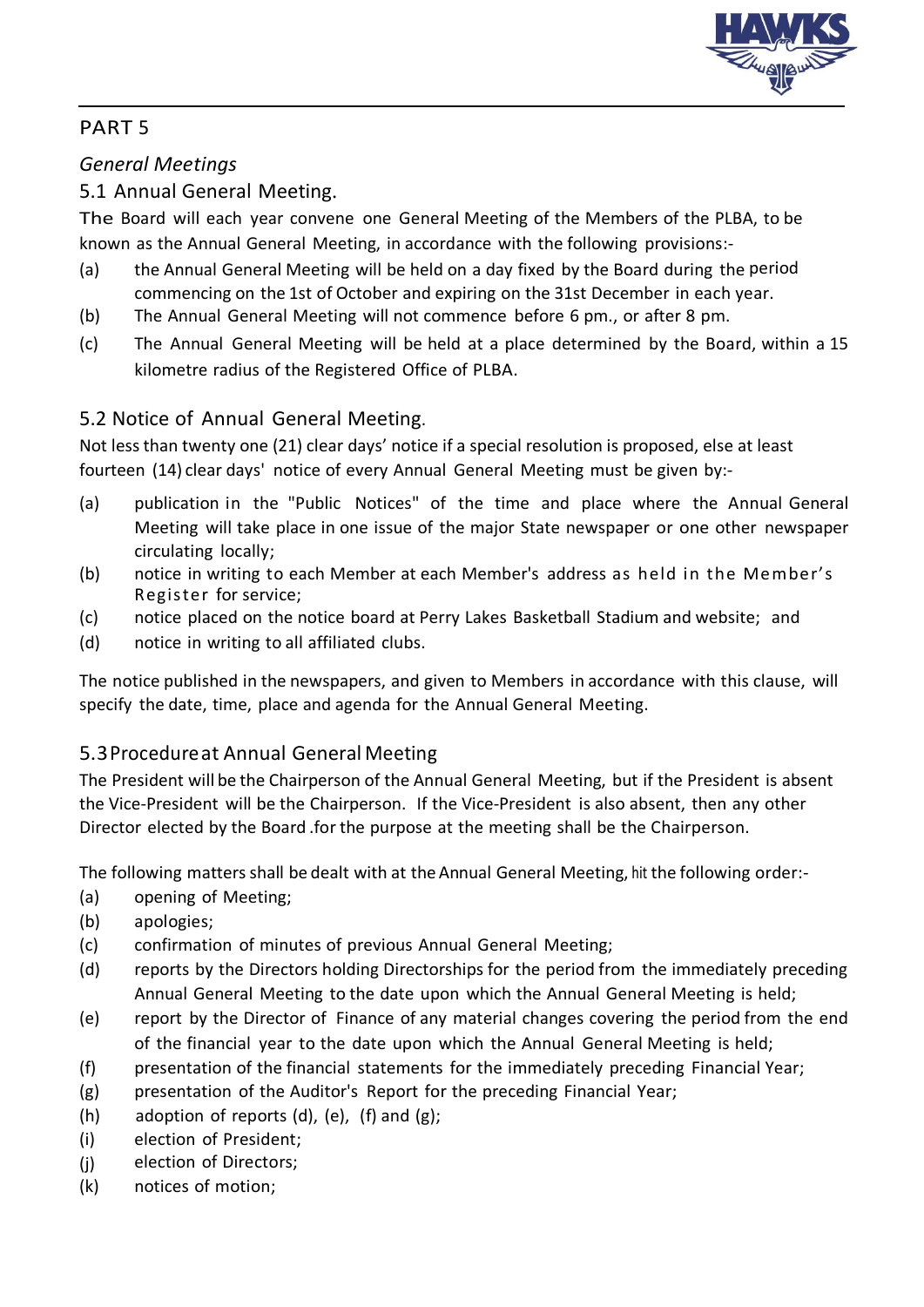

- (I) any other business;
- (m) closure.

#### 5.4 Notice of Motion - Annual General Meeting

Any Member desiring to propose a motion at an Annual General Meeting must give a notice in writing to the PLBA not later than 28 clear days prior to the Annual General Meeting of the motion which the Member will propose at the Annual General Meeting.

#### 5.5 Special General Meetings

The Board may at any time and the Board must following a requisition signed by 20% of voting Members, convene a General Meeting of the PLBA to be known as a Special General Meeting in accordance with the following provisions:-

- (a) the Special General Meeting will be held on a day fixed by the Board (where the Special General Meeting is convened by the Board) or on a day fixed by the Board within thirty (30) clear days of a requisition by Members (where. the Special General Meeting is required to be convened following a requisition by Members).
- ·(b) the Special General Meeting will not commence before 6 pm, or after 8 pm.
- (c) the Special General Meeting will be held at a place determined by the Board within a radius of 15 kilometres of the Registered Office of PLBA.
- (d) the matters to be dealt with at the Special General Meeting will be the matters specified by the Board in the notice convening the Special General Meeting (where the Special General Meeting is convened by the Board) or in the case of a Special General Meeting convened on the requisition of Members, only those matters specified in the notice requisitioning the Special General Meeting.

#### 5.6 Notice convening SpecialGeneral Meeting

Not lessthan twenty one (21) clear days' notice if a special resolution is proposed, else at least fourteen (14) clear days' notice of every Special General Meeting must be given by:-

- (a) publication in the "Public Notices" in one issue of the major State newspaper or one other newspaper circulating locally;
- (b) notice in writing to each Member at each Member's address as held in Members' register for service of each Member;
- (c) placing a notice on the notice board of the PLBA and PLBA website; and
- (d) notice in writing to all affiliated clubs.

The notice convening the Special General Meeting, to be published and forwarded to each Member in accordance with sub-clauses (a), (b), (c) & (d), must specify the date, time and place at which the Special General Meeting will take place, and the agenda for the Special General Meeting. If a special resolution is proposed it must set out the wording of the proposed resolution as required by section 51(4) of the Act, state that the resolution is intended to be proposed as a special resolution and comply with rule 5.9 (e).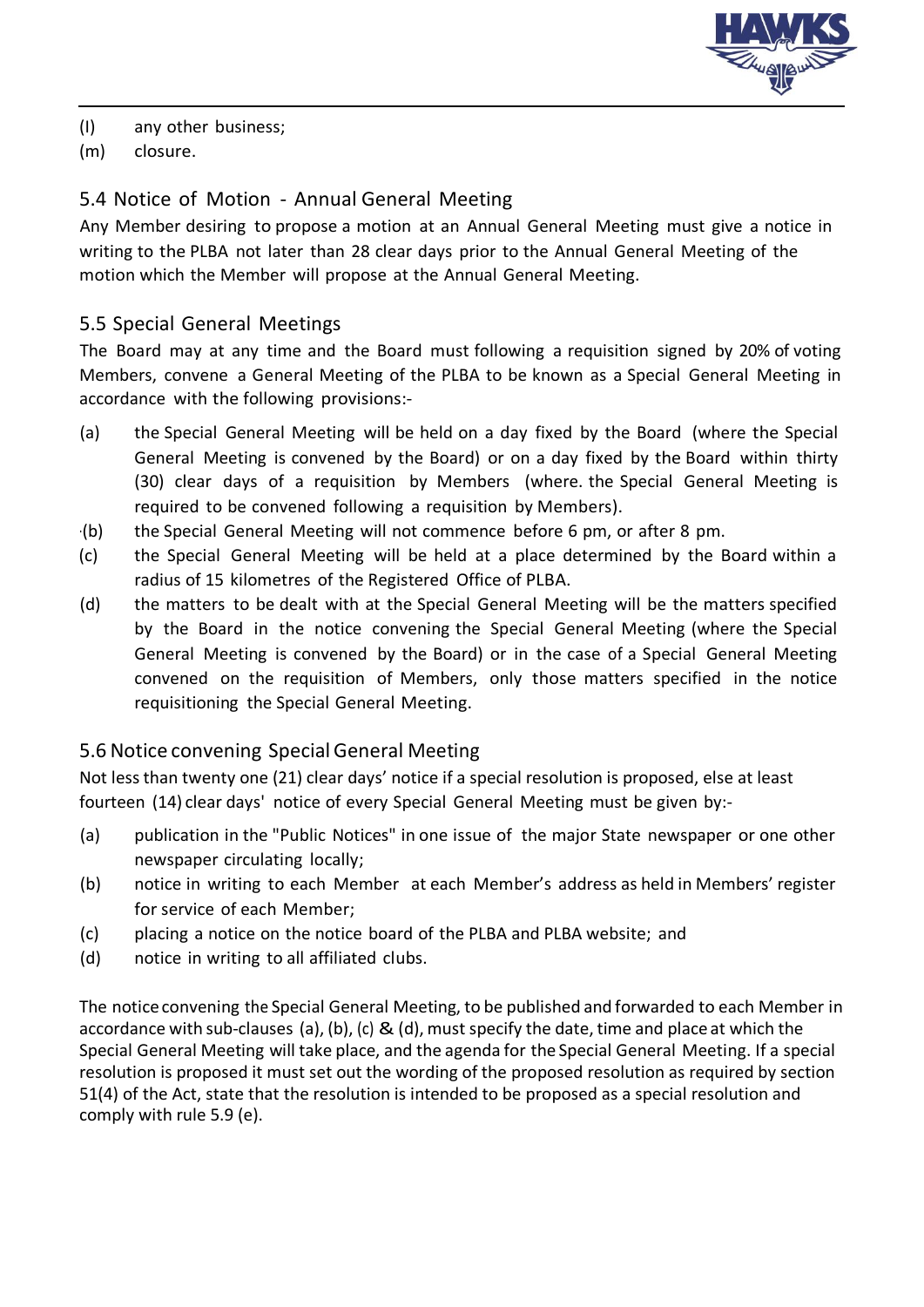

## 5.7 Chairperson for Special General Meeting

The President will be the Chairperson of every Special General Meeting, but if the President is absent the Vice- President will act as the Chairperson. Ifthe Vice-President is also absent then any other Director elected by the Board for the purpose at the Special General Meeting shall be the Chairperson.

#### 5.8 Representation at General Meetings.

- (a) every natural person who is a Member may attend a General Meeting of the PLBA;
- (b) any PLBA Affiliated Club may be represented at a General Meeting by any one or more of the President, Vice-President, Secretary or Member of the Committee or any other person authorised by a PLBA Affiliated Club by notice in writing signed by the President, Vice-Presidentor Secretary of the PLBA Affiliated Club.

### 5.9 Voting at General Meetings. –

Subject to the provisions of PART 6 and to the provisions of PART 7 relating to amendments of this Constitution at a General Meeting:-

- (a) if a PLBA Affiliated Club is represented by more than one natural person then only one of the persons representing the PLBA Affiliated Club may vote on behalfof the PLBA Affiliated Club but all representatives of the PLBA Affiliated Club may participate in debate and the proceedings generally;
- (b) unless a poll is demanded each resolution will be determined on a show of hands with each voting member being entitled to exercise one vote;
- (c) any member may demand a poll before the declaration of a resolution under subclause (b);
- (d) every Voting Member will be entitled to one vote;
- (e) every Voting Member who does not attend will be entitled to appoint a voting member as a proxy by completing a proxy nomination form substantially in accordance with the form as determined by the Board from time to time and set out in the By-Laws. Members voting at a General Meeting may not exercise more than one proxy vote in addition to their own vote;
- (f) the Director of Administration shall cause a register to be completed recording names and membership categories of each person attending.

## 5.10 Quorum for General Meetings

The quorum for a General Meeting will be ten (10) members. If a General Meeting is convened and there is no quorum within the

30 minutes after the time specified for the commencement of the meeting, the Meeting will be adjourned for two (2) weeks and if there is no quorum present at the adjourned meeting, then the meeting may proceed with no quorum. The provisions of this clause will not affect the requirements of this Constitution relating to the amendment of this Constitution as provided in PART 7.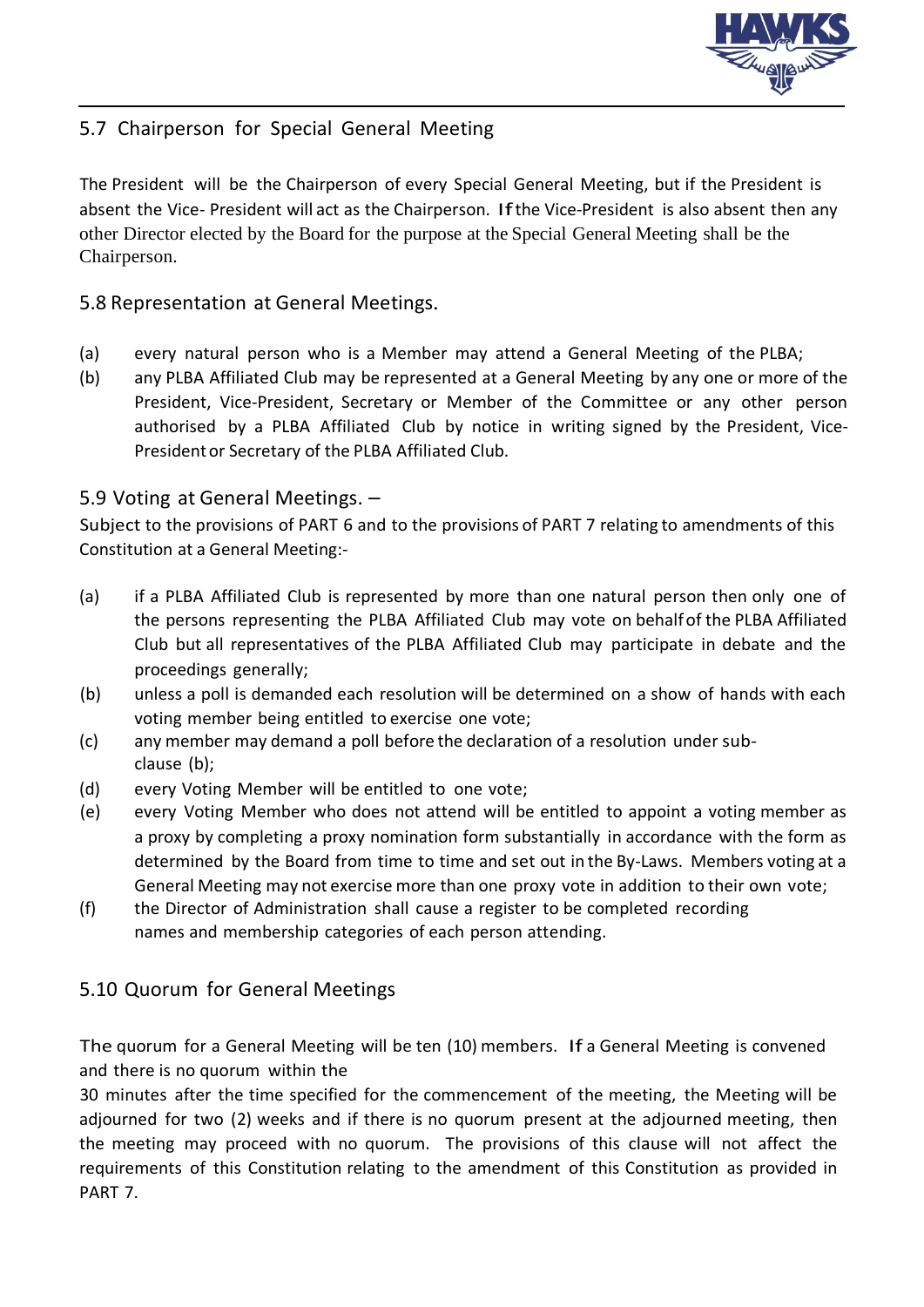

## 5.11 Error in Elections or Annual General Meeting

If due to an error the provisions prescribed in this Constitution relating to the dates by which notices relating to the election of members of the Board are required to be forwarded are not complied with, or due to an oversight or error an Annual General Meeting is not held at the time when that Annual General Meeting is required to be held under this Constitution, the Board must as soon as the Board is aware of the error initiate procedures for the election and the holding of the Annual General Meeting as soon as practicable and at and within the times that the Board reasonably determines in the circumstances and any election and Annual General Meeting held in accordance with this clause will be valid under this Constitution.

#### 5.12 Casting Vote.

The Chairperson at a General Meeting will not be entitled to vote, but will have a casting vote if there is an equality of votes on a resolution.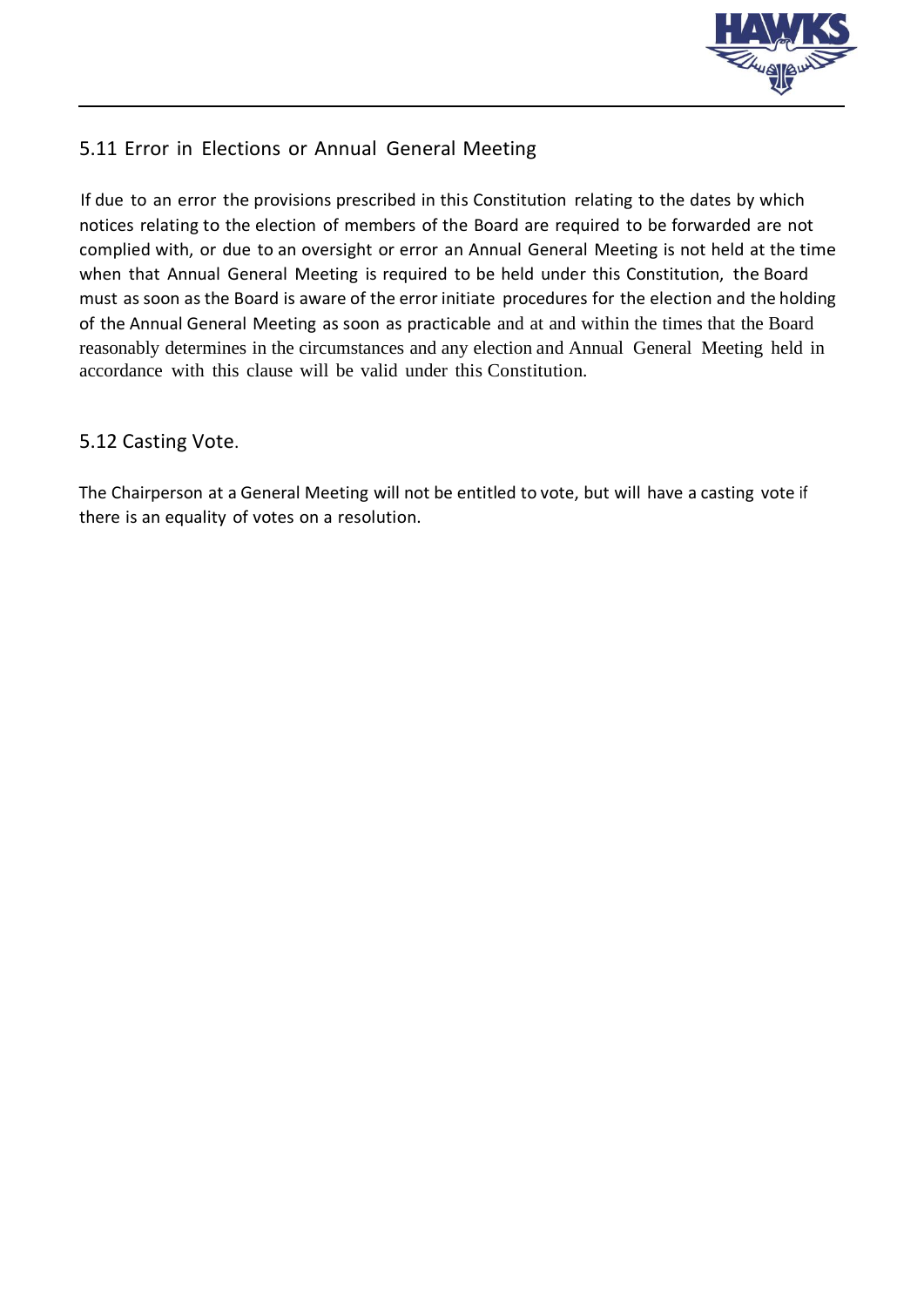

## *Membership and Votes*

## 6.1 Membership

- (a) Any person may apply to the PLBA for membership of the PLBA;
- (b) Every person who applies for membership must complete and submit to the PLBA an Application for Membership form substantially in accordance with the form as determined by the Board from time to time and set out in the By-Laws and must be proposed by one Member who must countersign the form.
- (c) All applications received for membership to the PLBA must be submitted to the Board. At the next scheduled meeting of the Board the members of the Board must vote upon whether each application for membership received from the date of the previous meeting of the Board should be accepted or rejected.
- (d) An Affiliated Club may apply to the PLBA for membership.
- (e) The PLBA must advise every person who applies to the PLBA for membership within 20 business days of the meeting of the Board at which that application for membership was considered, whether the application has been accepted or rejected.
- (f) Every person who has applied to the PLBA for membership of the PLBA, and who has been advised by the PLBA that their application has been accepted, will, on payment of the fee prescribed from time to time by the Board be enrolled as a member.
- (g) From the date of acceptance by the Board, membership, other than for Life and Honorary Members, shall terminate on 31 December each year.
- (h) The Board shall nominate a person to keep and maintain a register of members. (i) Members shall be of the following categories:
	- (i) Life Members
	- (ii) Honorary Members
	- (iii) Ordinary Members
	- (iv) Associate Members
	- (v) Registered Players
	- (vi) Affiliated Clubs
	- (vii) Unfinancial Members
	- (viii) Junior Members

### 6.2Membership Rights and Privileges.

Membersshall have the respective rights and privileges hereinafter described

- *(*a) Life Members
	- (i) A life member shall be any person who has been elected as such, by members of PLBA prior to or following the adoption of this Constitution.
	- (ii) The Board may recommend any person for Life Membership in recognition of special services rendered to the PLBA. Such a person so recommended may be elected to such Life Membership by members of the PLBA at a Special General Meeting or AnnualGeneral Meeting.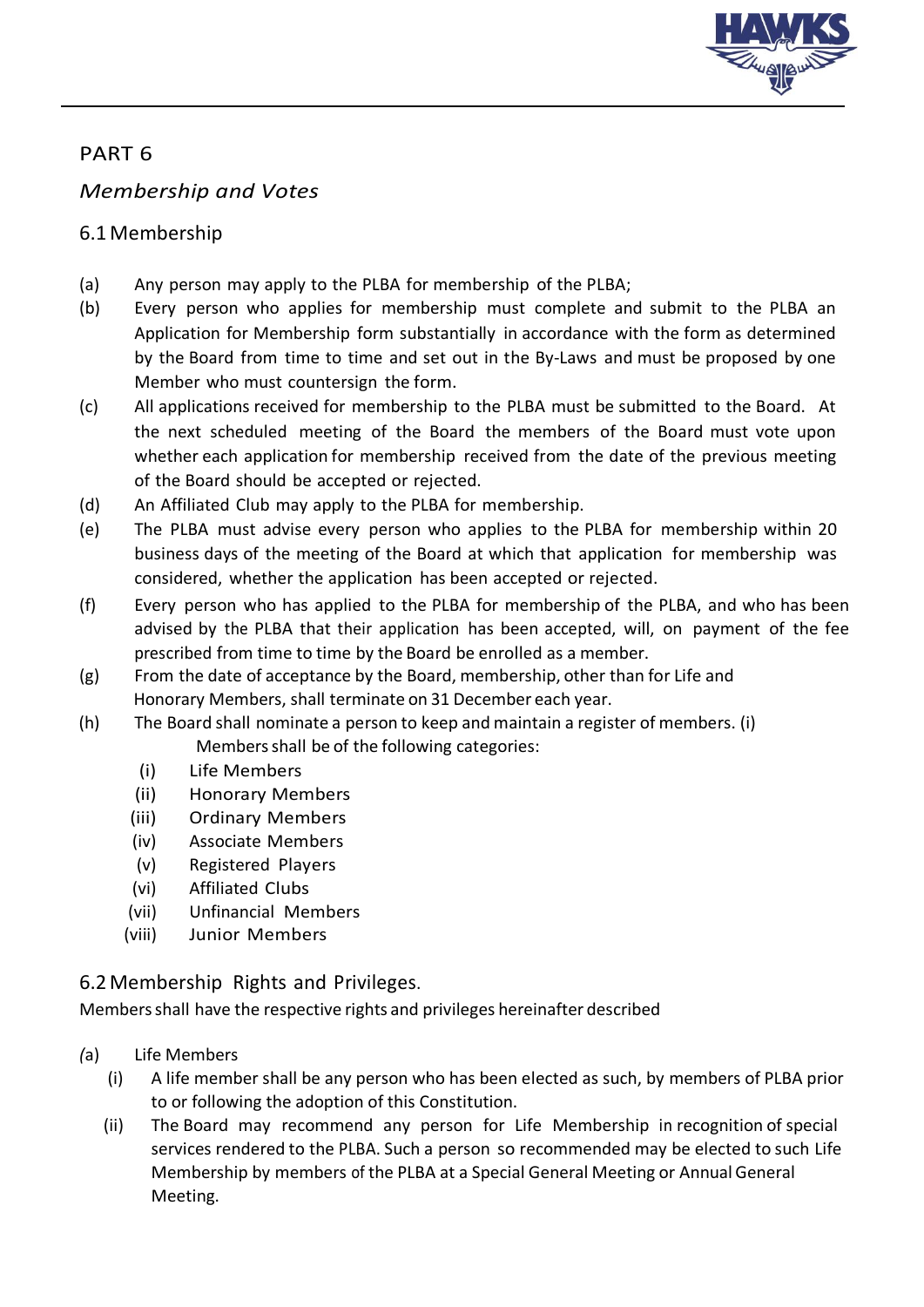

(iii) A Life Member shall be entitled to such rights and privileges of the PLBA as may, from time to time, be determined by a General Meeting of the PLBA, but shall not be entitled to vote, unless they hold office.

#### (b) Honorary Members

The Board of PLBA may admit persons to Honorary Membership of the PLBA and any member so admitted shall be entitled to the rights and privileges as may be determined by the Board from time to time, but shall not be entitled to vote nor to hold office.

#### (c) Ordinary Members

Any natural person who has attained the age of 18 may become an Ordinary Member by paying the prescribed fee as set by the Board, and being accepted for membership by the Board and any such member (other than an unfinancial member) shall be entitled to such rights and privileges as may be determined by the Board and at a minimum to attend and vote at any general meeting and to hold office.

#### (d) Associate Members

Any person may become an Associate Member by paying the prescribed fee as set by the Board and any such member shall be entitled to such rights and privileges as may, from time to time, be determined by the Board, but shall not be entitled to vote nor to hold office.

#### (e) Registered Players

Any Registered Player over the age of 18 years shall be entitled to the rights and privileges of an Ordinary Member and at a minimum to vote at general meetings and to hold office.

#### (f) Affiliated Club

Any Club which has been accepted to play in any competition run by the PLBA, where an affiliation fee has been paid, is entitled to membership as a club and any such club is entitled to such rights and privileges as may from time to time be determined by the Board.

#### (g) Unfinancial Members

Any member whose fees have not been paid as they fall due is unfinancial shall not be entitled to vote nor to hold office.

#### (h) Junior Members

Any registered PLBA player under the age of 18 years including registered players of an affiliate club is entitled to rights and privileges as may from time to time be specified by the Board, but shall not be entitled to vote nor to hold office

#### 6.3 Affiliated Club Representatives.

Each Affiliated Club Representative will be entitled to use the facilities of the PLBA and will (only for the purposes of the Liquor Licensing Act) be a temporary member of the PLBA.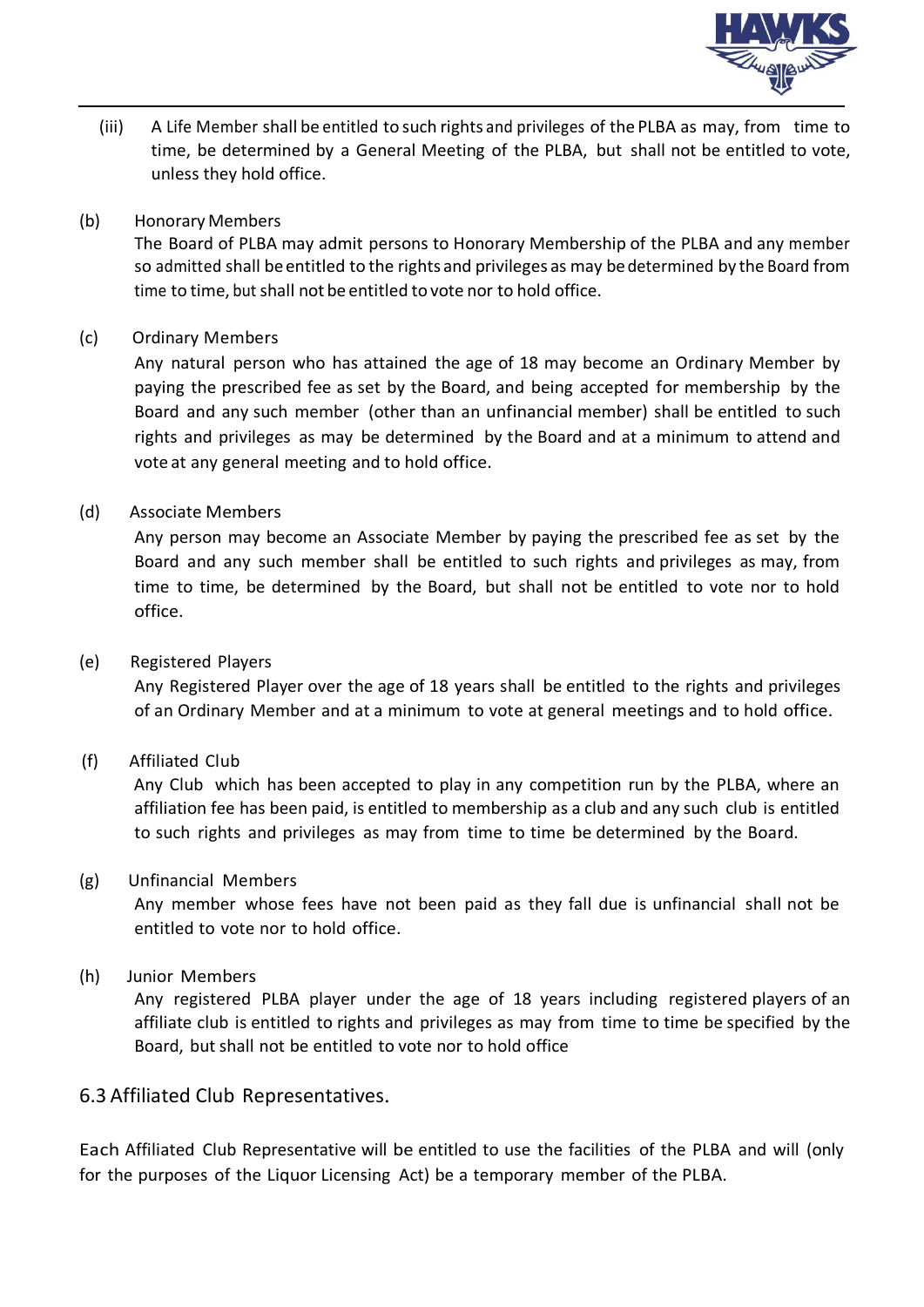

### 6.4 Temporary Membership.

A person who is on any day visiting PLBA premises as amember or an official of, or a person assisting, a team that is to contest a pre-arranged basketball game, or who is to, at the invitation of a member, engage in a basketball game on that day, may (only for the purposes of the Liquor Licensing Act) be a temporary member of the PLBA for that day.

#### 6.5 Membership Fees.

- (a) The committee must determine the entrance fee (if any) and the annual membership fee (if any) to be paid for membership of the Association.
- (b) The fees determined under sub-rule (1) may be different for different classes of membership.
- (c) A member must pay the annual membership fee to the treasurer, or another person authorised by the committee to accept payments, by the date (the *due date*) determined by the committee.
- (d) If a member has not paid the annual membership fee within the period of 3 months after the due date, the member ceases to be a member on the expiry of that period.
- (e) If a person who has ceased to be a member under sub-rule (4) offers to pay the annual membership fee after the period referred to in that sub-rule has expired —
	- (i) the committee may, at its discretion, accept that payment; and
	- (ii) if the payment is accepted, the person's membership is reinstated from the date the payment is accepted.

#### 6.6 Register of members.

- (a) The secretary, or another person authorised by the committee, is responsible for the requirements imposed on the Association under section 53 of the Act to maintain the register of members and record in that register any change in the membership of the Association. Any change to the register must be recorded within 28 days after the change occurs.
- (b) Under section 53(2) of the Act the register of members must include each member's name and a residential, postal or email address.
- (c) In addition to the matters referred to in section 53(2) of the Act, the register of members must include the class of membership (if applicable) to which each member belongs and the date on which each member becomes a member.
- (d) The register of members must be kept at the secretary's place of residence, or at another place determined by the committee.
- (e) A member who wishes to inspect the register of members must contact the secretary to make the necessary arrangements.
	- (i) If  $-$  a member inspecting the register of members wishes to make a copy of, or take an extract from, the register under section 54(2) of the Act; or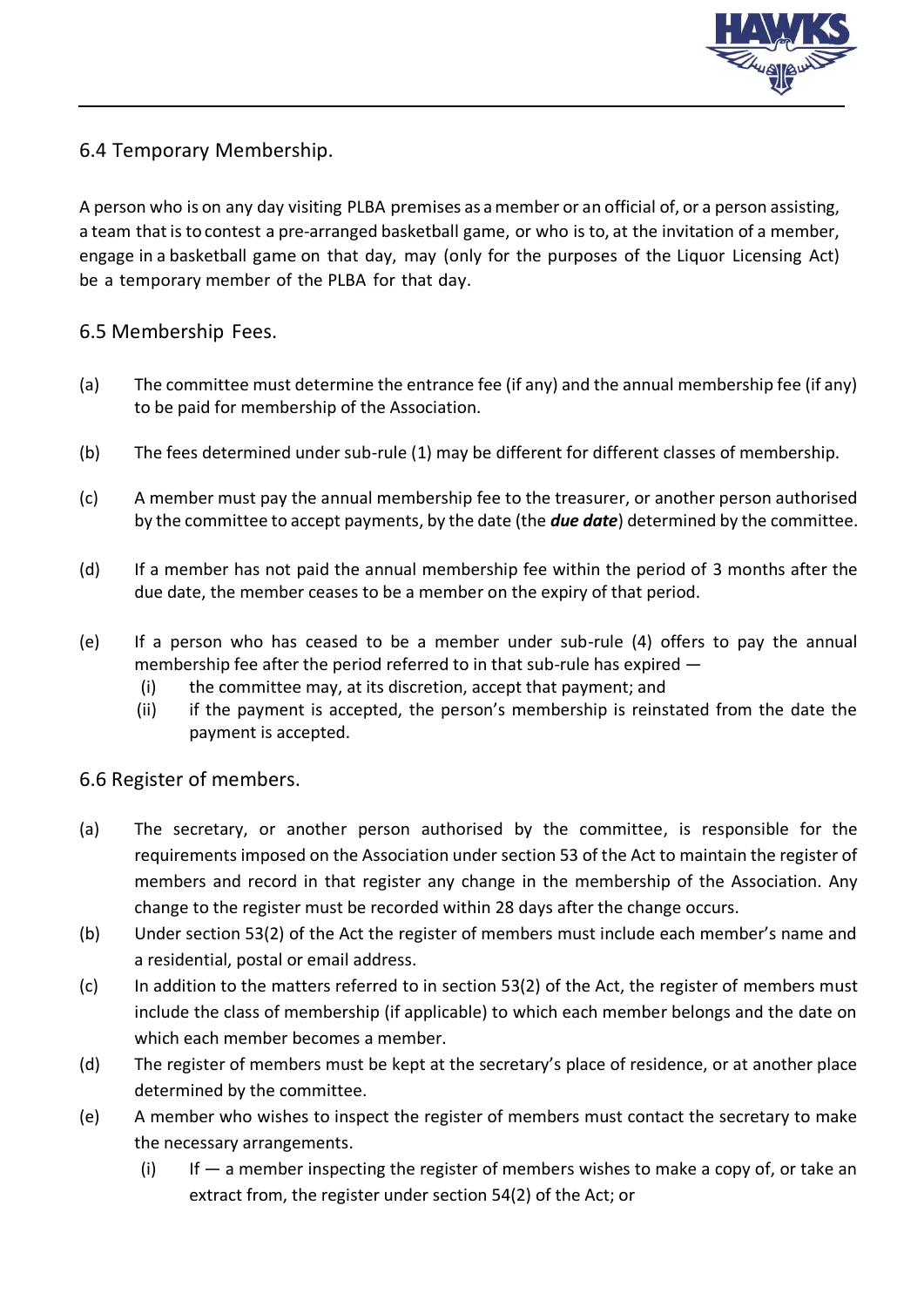

(ii) a member makes a written request under section 56(1) of the Act to be provided with a copy of the register of members,

the committee may require the member to provide a statutory declaration setting out the purpose for which the copy or extract is required and declaring that the purpose is connected with the affairs of the Association.

6.7 Retirement and Resignation.

- (a) Any Member may retire as a member with immediate effect by giving notice in writing to the PLBA;
- (b) Any Member who is an Unfinancial Member for a period of six (6) months will be:
	- (i) deemed to have resigned as a member of the PLBA;
	- (ii) shall cease to be a member; and
	- (iii) will be required to re-apply on payment of appropriate fee.

#### 6.8 Rights not Transferable

The rights of a member are not transferable and end when membership ceases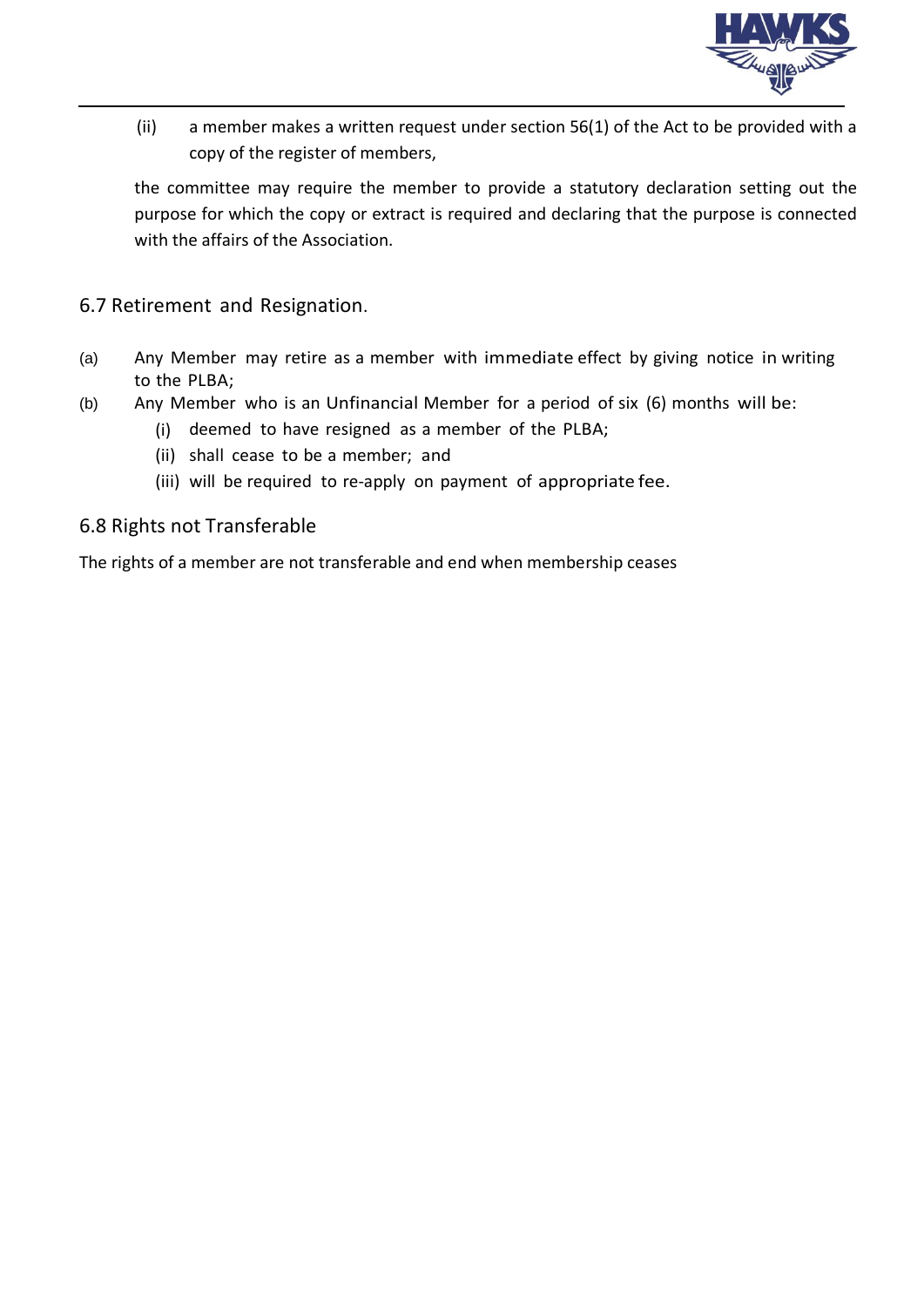

## General 7.1 Control of funds

- (a) The Association must open an account in the name of the Association with a financial institution from which all expenditure of the Association is made and into which all funds received by the Association are deposited.
- (b) Subject to any restrictions imposed at a general meeting, the committee may approve expenditure on behalf of the Association.
- (c) The committee may authorise the treasurer to expend funds on behalf of the Association up to a specified limit without requiring approval from the committee for each item on which the funds are expended.
- (d) All cheques, drafts, bills of exchange, promissory notes and other negotiable instruments of the Association must be signed by —
	- (i) 2 committee members; or
	- (ii) one committee member and a person authorised by the committee.
- (e) All funds of the Association must be deposited into the Association's account within 5 working days after their receipt.
- 7.2 Financial Statements and Financial Reports
- (a) For each financial year, the committee must ensure that the requirements imposed on the Association under Part 5 of the Act relating to the financial statements or financial report of the Association are met.
- (b) Without limiting subrule (1), those requirements include
	- (i) if the Association is a tier 1 association, the preparation of the financial statements; and
	- (ii) if the Association is a tier 2 association or tier 3 association, the preparation of the financial report; and
	- (iii) if required, the review or auditing of the financial statements or financial report, as applicable; and
	- (iv) the presentation to the annual general meeting of the financial statements or financial report, as applicable; and
	- (v) if required, the presentation to the annual general meeting of the copy of the report of the review or auditor's report, as applicable, on the financial statements or financial report.

## 7.3 Audit

- (a) The Board will appoint an Auditor who will prepare for every Annual General Meeting a written report on the Accounts of the PLBA for the immediately preceding financial year, to be presented to each Annual General Meeting;
- (b) The Auditor shall not be a member of the Board.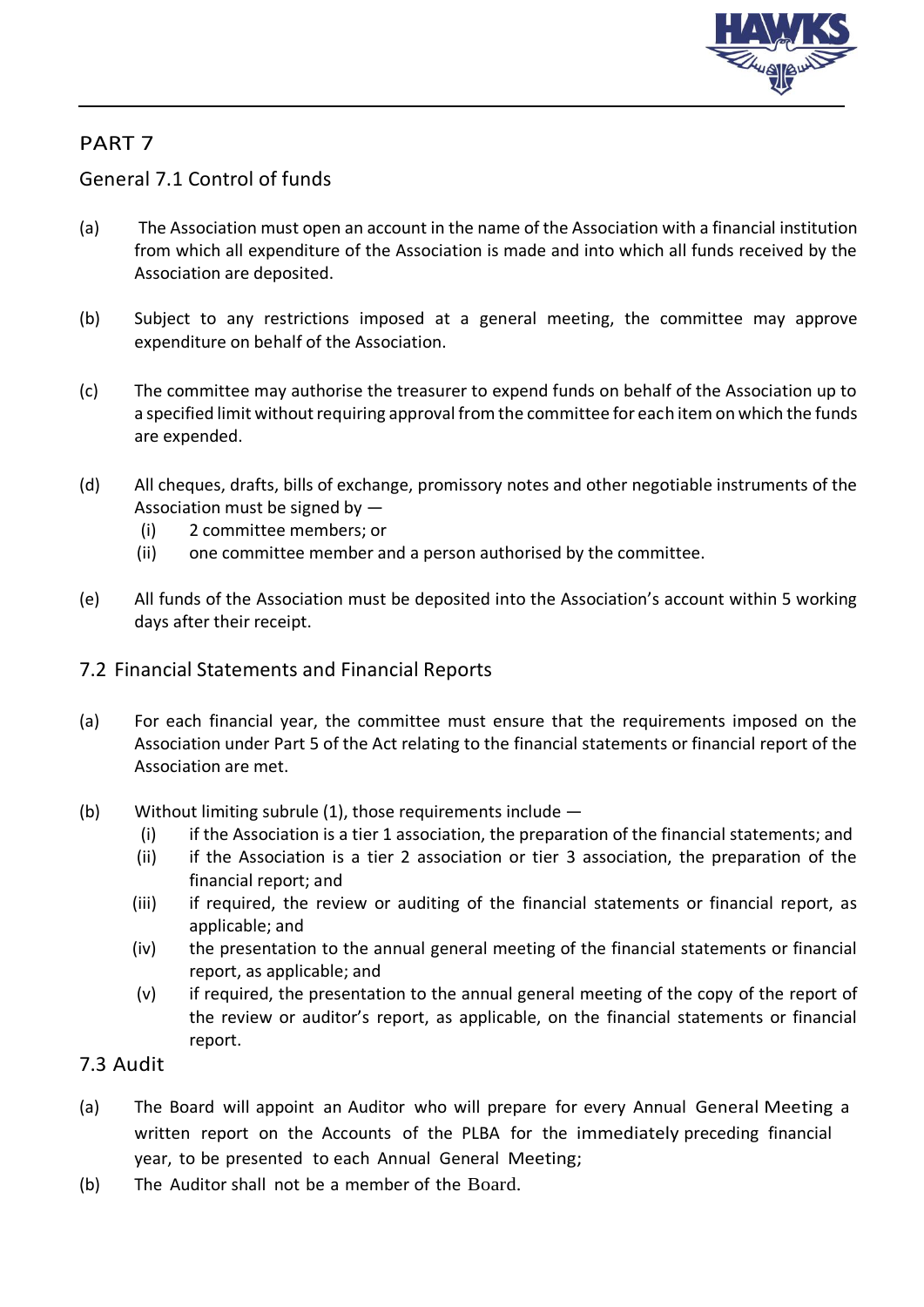

## 7.4 Financial Year

A detailed report and Accounts for the preceding financial year shall be presented to every Annual General Meeting.

#### 7.5 Minutes

Minutes shall be maintained of each General Meeting and of all meetings of the Board.

#### 7.6 Inspection of Records.

- (a) Each Director will have full access to and be entitled to inspect all the books and records of the PLBA including minutes of all meetings of sub-committees and of the Board;
- (b) Each Member will be entitled to inspect all minutes of the General Meetings of the PLBA;
- (c) Pursuant to Section 6.5 sub-clause (e) and (f) each Member will beentitled on requestto inspect the Register of Members and to make a copy of or take an extract from the Register but shall have no right to remove the Register for that purpose;
- (d) Except as provided in Sub-Clause (b) and (c) no Member of the PLBA will be entitled to inspect any other books or records of the PLBA without the prior written consent of the Board.

#### 7.7 By-laws

- (a) The Board may prescribe, amend or repeal By-laws covering the affairs of the PLBA.
- (b) Without affecting the generality of Sub-Clause (a) the By-laws may prescribe rules for competitions, player registration, team nominations, grading, transfers of players, club names and colours, appointment of referees and umpires, charges, protests and disputes, and the establishment of a Tribunal and judiciary.

#### 7.8 Seal

- (a) The Board will from time to time determine a form of Common Seal for the PLBA.
- (b) The Director of Administration will be responsible for the safe custody of the Seal of the PLBA.
- (c) The Seal of the PLBA may only be utilised in accordance with a resolution of the Board.
- (d) Subject to Sub-Clause (c), the Common Seal will be affixed to deeds and documents in the presence of the President and any Director who will sign every deed or document to which the Common Seal is affixed.
- (e) The Seal shall be affixed in the following form :-

The Common Seal of the PERRY LAKES BASKETBALL ASSOCIATION (INC) was hereunto affixed pursuant to a Resolution of the Board of Directors dated this day of 20

(Signed) President

(Signed) Director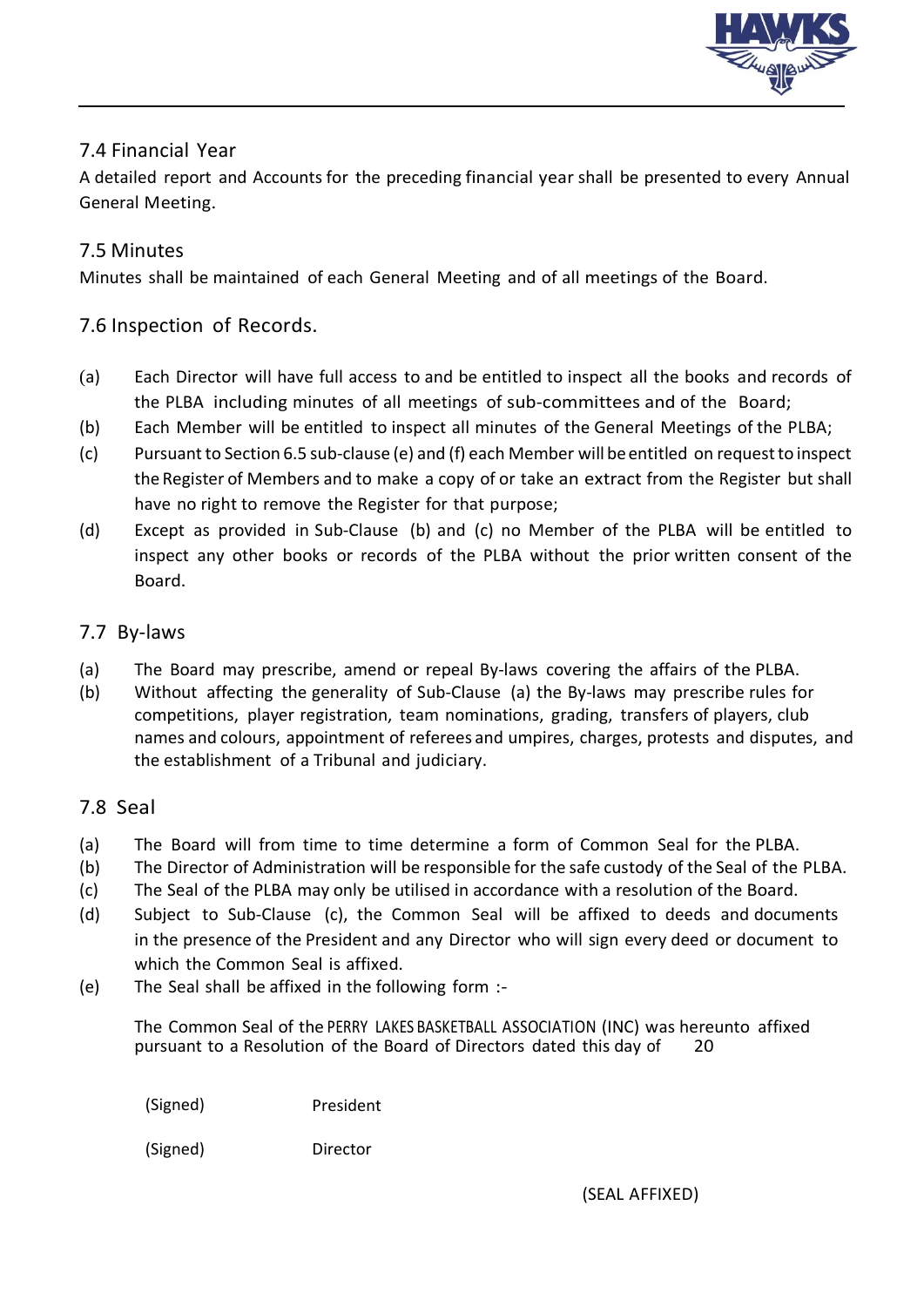

#### 7.9 Amendments to the Constitution and Special Resolution.

Amendments to the rules do not take effect until required documents are lodged with the Commissioner and these must be lodged within one month after the special resolution is passed*.* This Constitution may only be amended at an Annual General Meeting or a Special General Meeting of the PLBA at which:

- (a) Not less than 21 days notice has been given of the meeting and of the motion to amend the Constitution;
- (b) not less than three quarters of the votes cast at the General Meeting are in favour of the resolution to amend the Constitution.
- (c) without affecting any of the other provisions of this Constitution written notice of the motion to amend the Constitution and the manner in which it is proposed to amend this Constitution has been given to Members.

#### 7.10 Approval of Director of Liquor Licensing to Amendments of Constitution

As soon as it is practicable after the making of any proposal for the amendment of the Constitution, the Secretary shall provide to the Director of Liquor Licensing certified particulars of the amendments proposed, and effect will not be given to any amendment until approval of the Director of Liquor Licensing to the amendment has been given.

#### 7.11 Powers of Suspension and Expulsion

The Board may if the Board determines that the conduct of a Member is prejudicial to the PLBA suspend and/or expel a Member provided that:

- (a) Before exercising the power of expulsion the Board willsuspend the rights of the Member by notice in writing to the member.
- (b) The Board shall immediately convene an inquiry in the form of a special meeting of the Board held for the sole purpose of inquiring into the alleged prejudicial conduct.
- (c) The member alleged to have committed such a breach will be given notice by the Director of Administration of the time, place and date of the meeting, so that the member may attend. Such notice will give details of charges against the member and will be handed to or forwarded by registered post to the member at least seven (7) days prior to the date of the meeting.
- (d) Any member receiving such a notice aforesaid and who is unable to attend the meeting at which his or her matter will be dealt with may appoint a delegate to represent him or her in their absence orseek deferral of that meeting. An affiliate club receiving such a notice may be represented by any delegate appointed by the club (and notified to the Board by the club in writing).
- (e) The member shall be informed in writing of the decision of the meeting by the Director of Administration within 5 business days of that decision.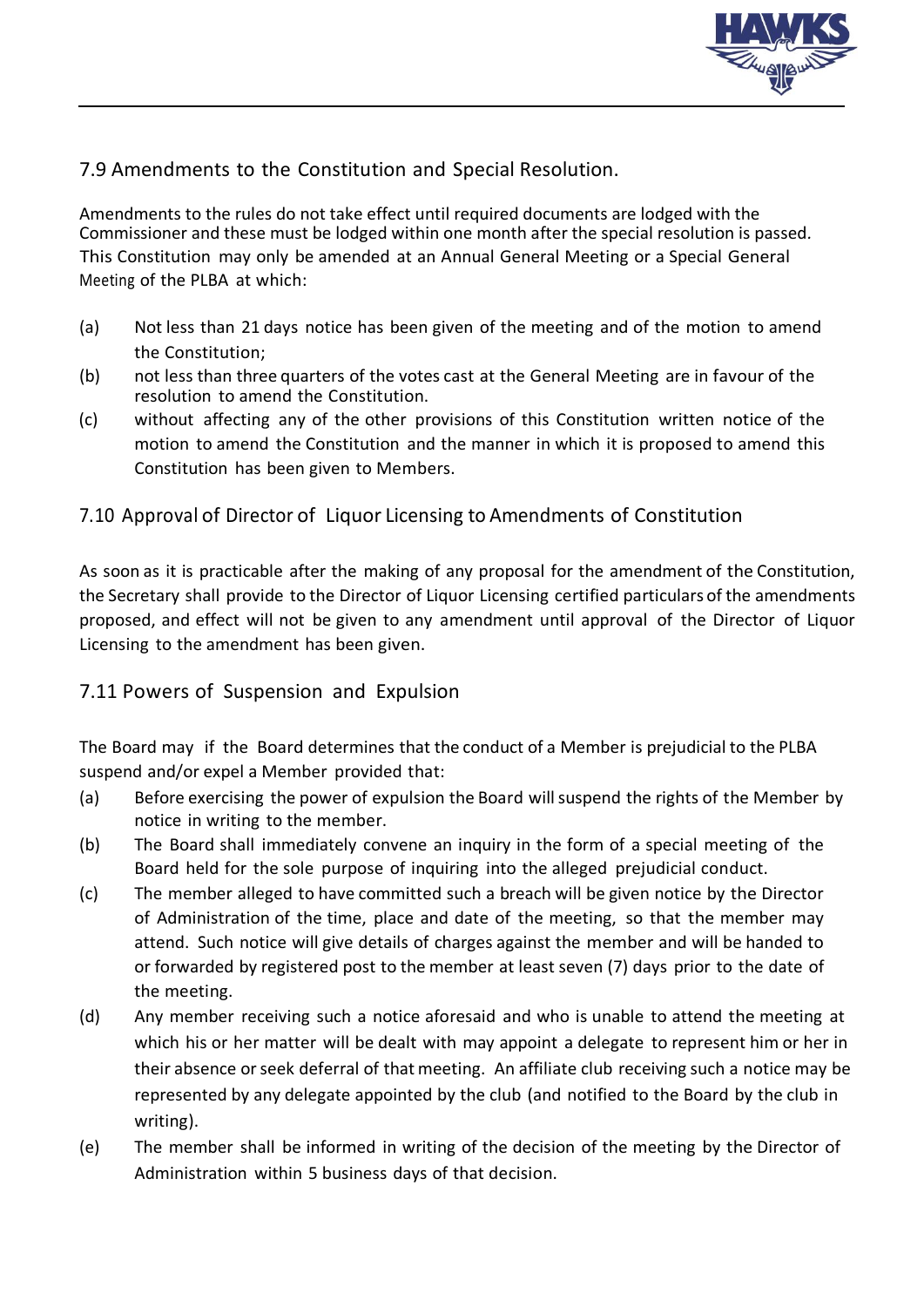

- (i) Where any member of the PLBA is expelled by the Board and that member feels aggrieved at this decision he or she have the right to appeal against the aforesaid decision to a Special General Meeting called for that sole purpose.
- (ii) Any expelled member so aggrieved must formally request an appeal. The request must be by way of written notice to the Board and must be made within seven (7) days of the Board's decision.
- (iii) Upon receipt of any such request the Board must call a Special General Meeting within 30 days from the date thereof.
- (g) The Board may not order the expulsion of a Member until any enquiry is completed and the Member's rights of appeal under (f) are exhausted.
- (h) The Members at a General Meeting may revoke the expulsion of a Member by the Board and reinstate as a Member any Member who has been expelled.
- (i) Asfrom the date of notification of thesuspension theMember whose membership has been suspended may not exercise any rights of that Member under this Constitution except for initiating procedures to convene and thereafter to vote at a General Meeting in relation to the suspension or expulsion.
- (j) In the event of expulsion of a member all subscriptions paid by the member shall be refunded pro-rata.

#### 7.12 Address for Service of Notices.

- (a) The addressspecified by each Member on the application for membership will be·the address for service of notices on that Member.
- (b) Any Member may by notice in writing to the PLBA give notice of change of address for service of notices, and if any notification of change of address is given then the address given in the notice of change of address will be the address for service of notices on that Member from the date of receipt of that notice by the PLBA.
- (c) the address provided may be the Member's residential, postal or email address

#### 7.13 Notices by Post

Any Notices required to be given to a Member may be posted to that Member in an envelope by prepaid ordinary post to that Member at that Member's address for service of notices and any notice so posted will be deemed to be served 2 business days after posting

### 7.14 Dissolution

- (a) The PLBA may be wound up by a resolution at any General Meeting called for such a purpose.
- (b) If upon the dissolution or winding up of the PLBA there remains after the satisfaction of all its debts and liabilities any property whatsoever, the same shall not be paid in or distributed among the members of the PLBA.
- (c) No assets of the PLBA may be transferred to any Member and no Member will have any rights to any of the assets or property of the PLBA on dissolution.

(f)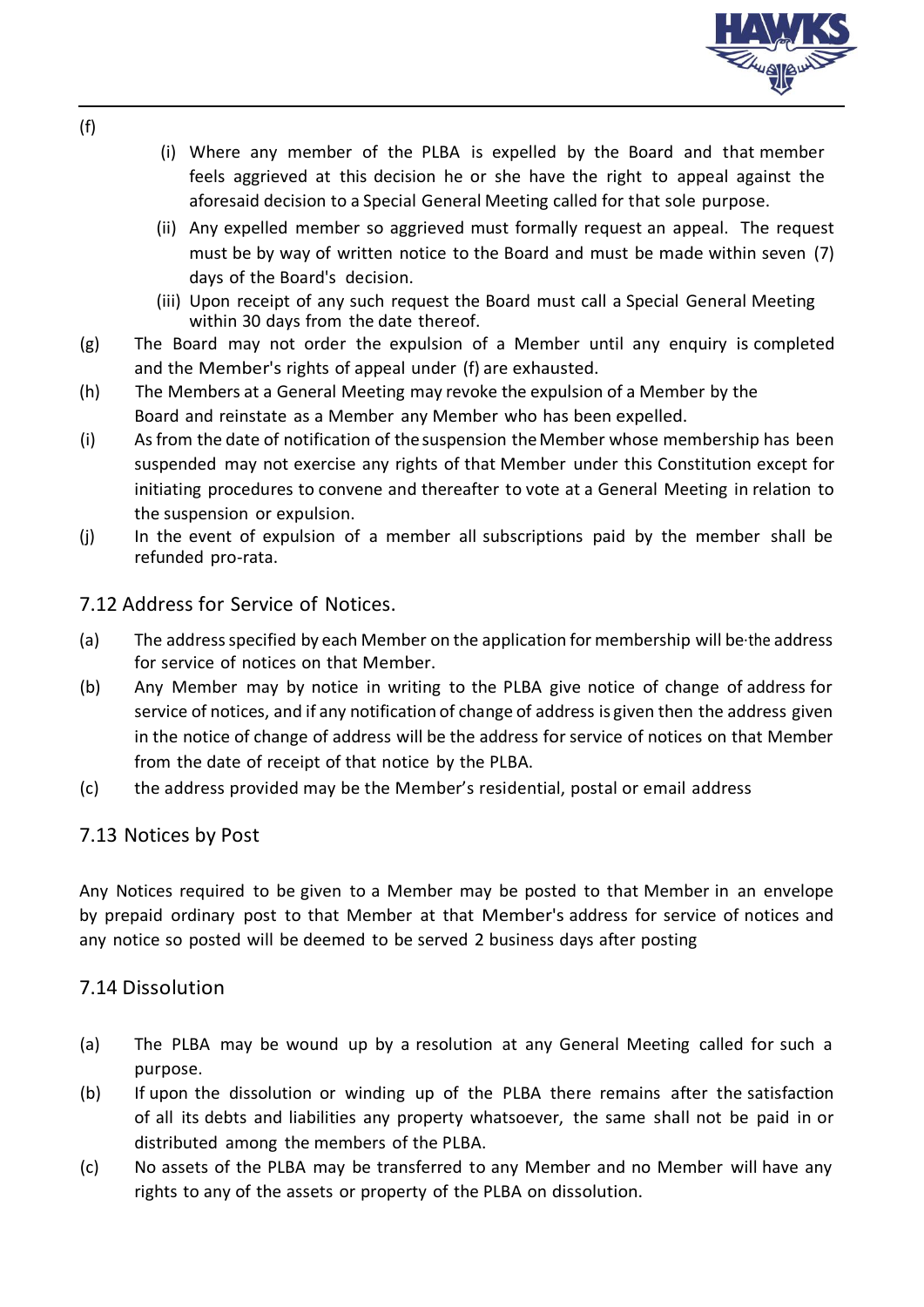

(d) Subject to sub-clauses (b) & (c) the assets of the PLBA on dissolution must be transferred to any association incorporated or created in Western Australia for the purpose of conducting or promoting the sport of basketball in Western Australia or to any corporation created for or having the same purpose in the opinion of the Board and if there is no such association or corporation, then to the WABF.

#### 7.15 Membership in other Bodies.

The PLBA must at all times remain a financial member of the WABF.

#### 7.16 Complaints

All complaints by members shall be made in writing to the Director of Administration who shall submit them to the Board if that Director is unable to satisfy the complaint.

#### 7.17 Indemnity

Every Director, paid officer or official representing the PLBA shall be indemnified out of the funds of the. Club against all costs charges damages or expenses incurred by them by reason of any contract or covenant entered into or by any act done or default made in any way in the execution of their duty, as such officer save and except such as may have been occasioned by their own wilful act of negligence or default.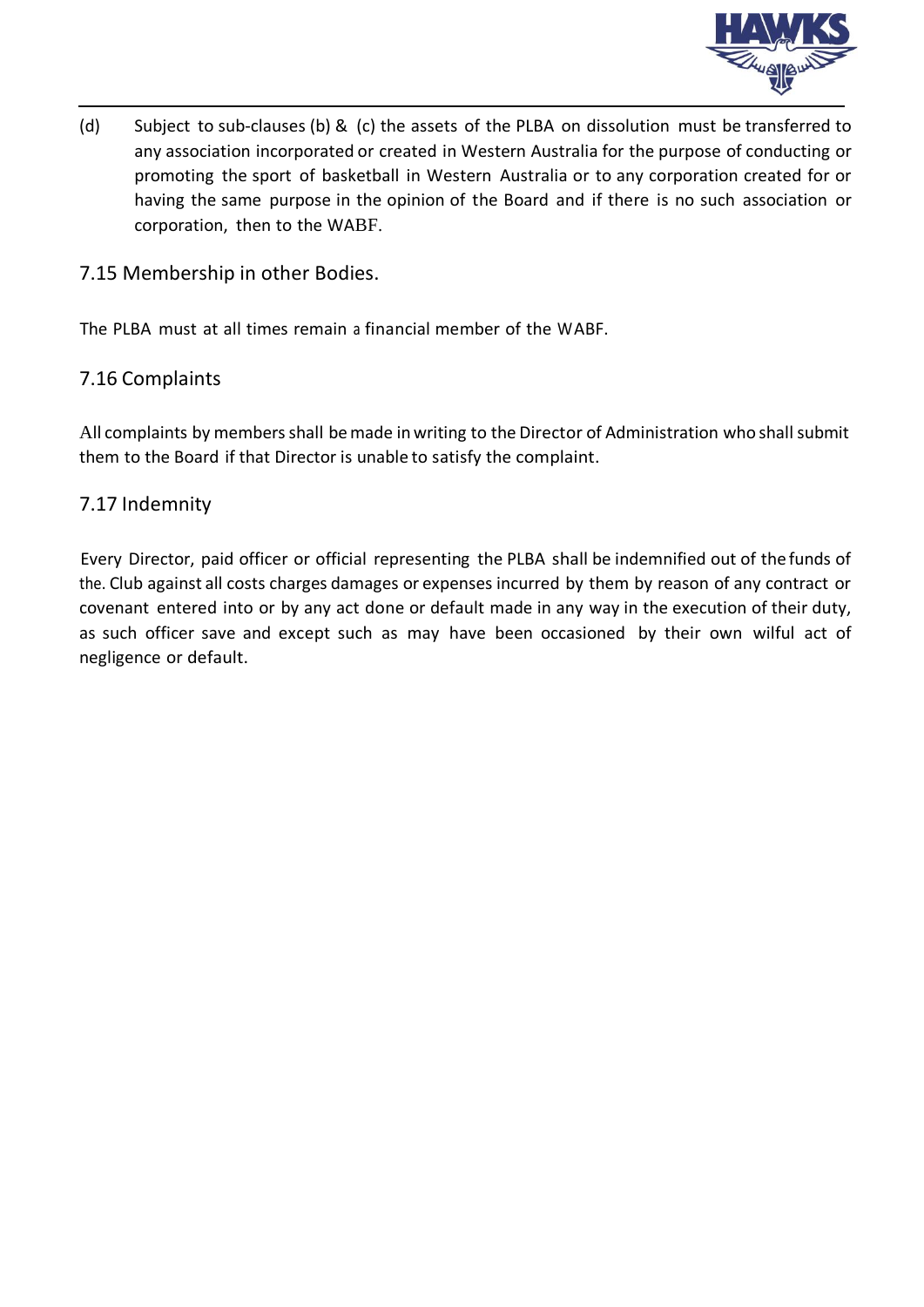

## PART 8 Resolving Disputes

The procedure set out in this Part applies to disputes between members or between one or more members and the Association

#### 8.1 Parties to attempt to resolve dispute

The parties to a dispute must attempt to resolve the dispute between themselves within 14 days after the dispute has come to the attention of each party.

- 8.2 How Grievance procedure is started
- (a) If the parties to a dispute are unable to resolve the dispute between themselves within the time required by subclause (a), any party to the dispute may start the grievance procedure by giving written notice to the secretary of —
	- (i) the parties to the dispute; and
	- (ii) the matters that are the subject of the dispute.
- (b) Within 28 days after the secretary is given the notice, a committee meeting must be convened to consider and determine the dispute.
- (c) The secretary must give each party to the dispute written notice of the committee meeting at which the dispute is to be considered and determined at least 7 days before the meeting is held.
- (d) The notice given to each party to the dispute must state  $-$ 
	- (i) when and where the committee meeting is to be held; and
	- (ii) that the party, or the party's representative, may attend the meeting and will be given a reasonable opportunity to make written or oral (or both written and oral) submissions to the committee about the dispute.
- $(e)$  If  $-$ 
	- (i) the dispute is between one or more members and the Association; and
	- (ii) any party to the dispute gives written notice to the secretary stating that the party  $-$ 
		- (i) does not agree to the dispute being determined by the committee; and
		- (ii) requests the appointment of a mediator under 8.5,

the committee must not determine the dispute.

### 8.3 Determination of dispute by Committee

- (i) At the committee meeting at which a dispute is to be considered and determined, the committee must —give each party to the dispute, or the party's representative, a reasonable opportunity to make written or oral (or both written and oral) submissions to the committee about the dispute; and
- (ii) give due consideration to any submissions so made; and
- (iii) determine the dispute.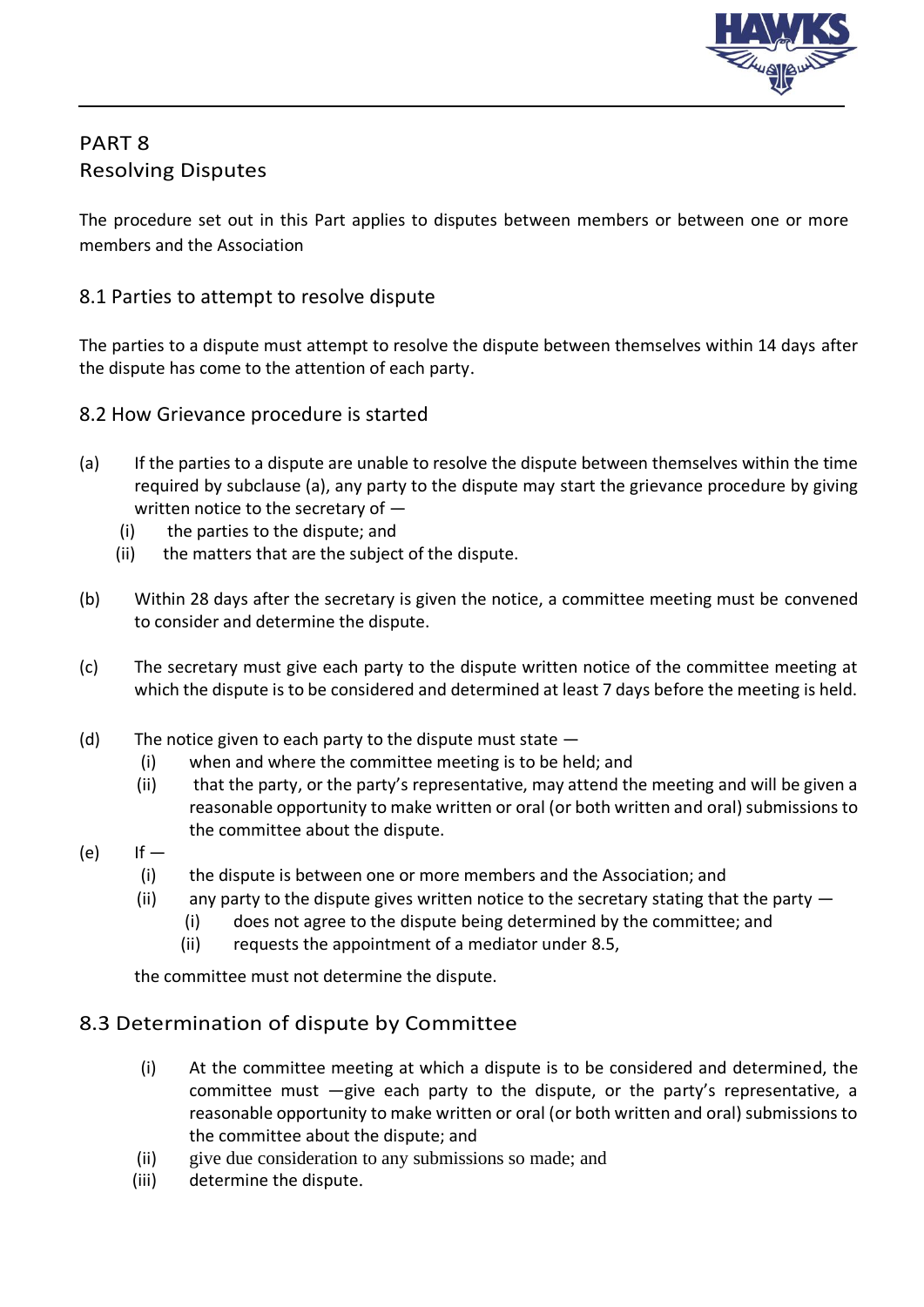

- (b) The committee must give each party to the dispute written notice of the committee's determination, and the reasons for the determination, within 7 days after the committee meeting at which the determination is made.
- (c) A party to the dispute may, within 14 days after receiving notice of the committee's determination under subrule (b)(iii), give written notice to the secretary requesting the appointment of a mediator under rule 8.5.
- (d) If notice is given under subrule (c), each party to the dispute is a party to the mediation.

#### 8.4 Application of Division

- (1) This Division applies if written notice has been given to the secretary requesting the appointment of a mediator —
	- (a) by a member under rule 7.10; or
	- (b) by a party to a dispute under rule  $8.2(e)$ (ii)(ii) or  $8.3(c)$ .
- (2) If this Division applies, a mediator must be chosen or appointed under rule 8.5.

#### 8.5 Appointment of mediator

- (a) The mediator must be a person chosen
	- (i) if the appointment of a mediator was requested by a member under rule 7.10  $-$  by agreement between the Member and the committee; or
	- (ii) if the appointment of a mediator was requested by a party to a dispute under rule 8.2(e)(ii)(ii) or 8.3(c).  $-$  by agreement between the parties to the dispute.
- (b) If there is no agreement for the purposes of subrule (b)(i) or (ii), then, subject to subrules (c) and (d), the committee must appoint the mediator.
- (c) The person appointed as mediator by the committee must be a person who acts as a mediator for another not-for-profit body, such as a community legal centre, if the appointment of a mediator was requested by —
	- (i) a member under rule 7.10; or
	- (ii) a party to a dispute under rule 8.2(e)(ii)(ii) or
	- (iii) a party to a dispute under rule 8.3(c) and the dispute is between one or more members and the Association.
- (d) The person appointed as mediator by the committee may be a member or former member of the Association but must not —
	- (i) have a personal interest in the matter that is the subject of the mediation; or
	- (ii) be biased in favour of or against any party to the mediation.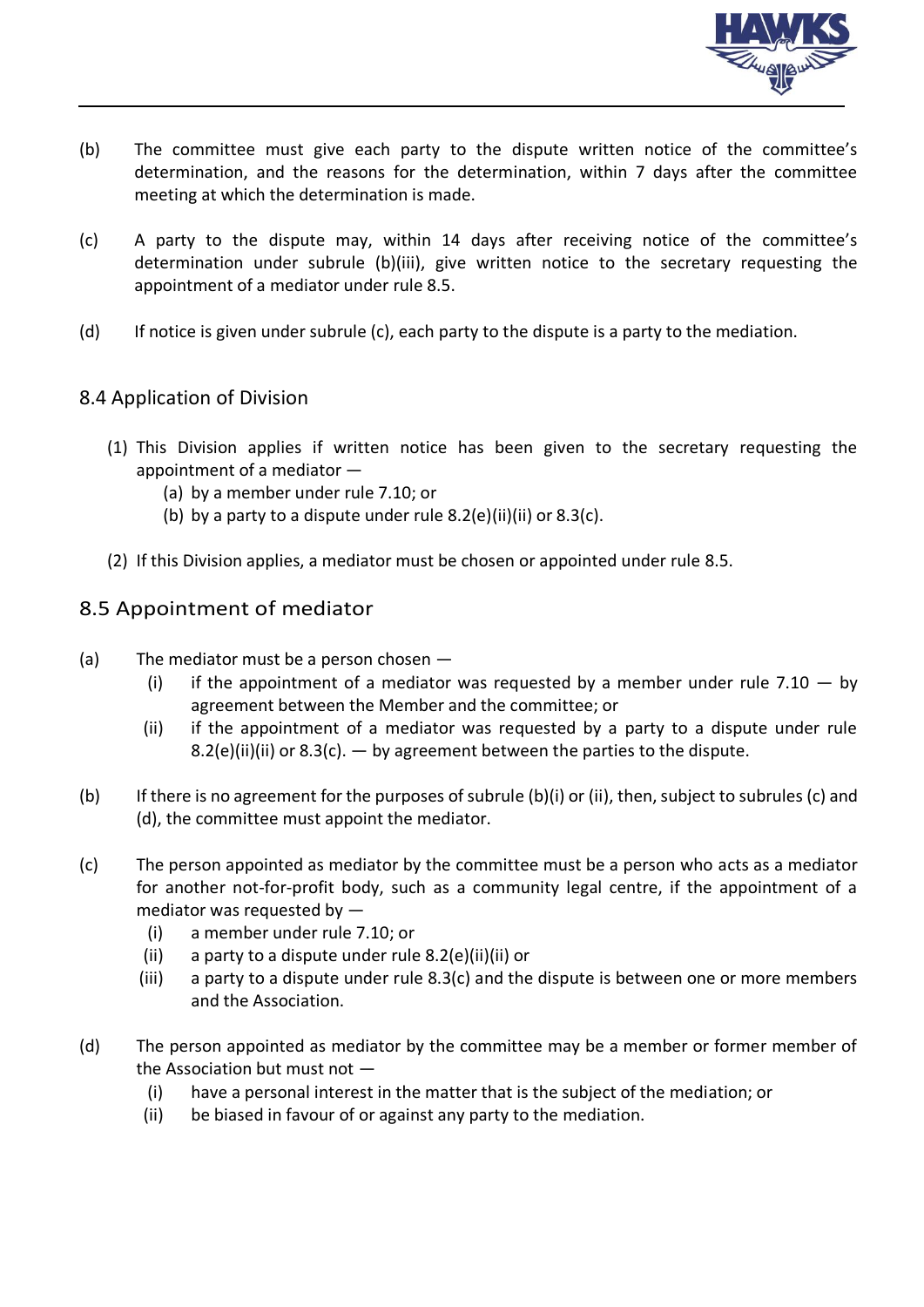

### 8.6 Mediation process

- (a) The parties to the mediation must attempt in good faith to settle the matter that is the subject of the mediation.
- (b) Each party to the mediation must give the mediator a written statement of the issues that need to be considered at the mediation at least 5 days before the mediation takes place.
- $(c)$  In conducting the mediation, the mediator must  $-$ 
	- (i) give each party to the mediation every opportunity to be heard; and
	- (ii) allow each party to the mediation to give due consideration to any written statement given by another party; and
	- (iii) ensure that natural justice is given to the parties to the mediation throughout the mediation process.
- (d) The mediator cannot determine the matter that is the subject of the mediation.
- (e) The mediation must be confidential, and any information given at the mediation cannot be used in any other proceedings that take place in relation to the matter that is the subject of the mediation.
- (f) The costs of the mediation are to be paid by the party or parties to the mediation that requested the appointment of the mediator.

#### 8.7 If Mediation results in decision to suspend or expel being revoked

- $If -$
- (a) mediation takes place because a member whose membership is suspended or who is expelled from the Association gives notice under rule 7.10; and
- (b) as the result of the mediation, the decision to suspend the member's membership or expel the member is revoked,

that revocation does not affect the validity of any decision made at a committee meeting or general meeting during the period of suspension or expulsion.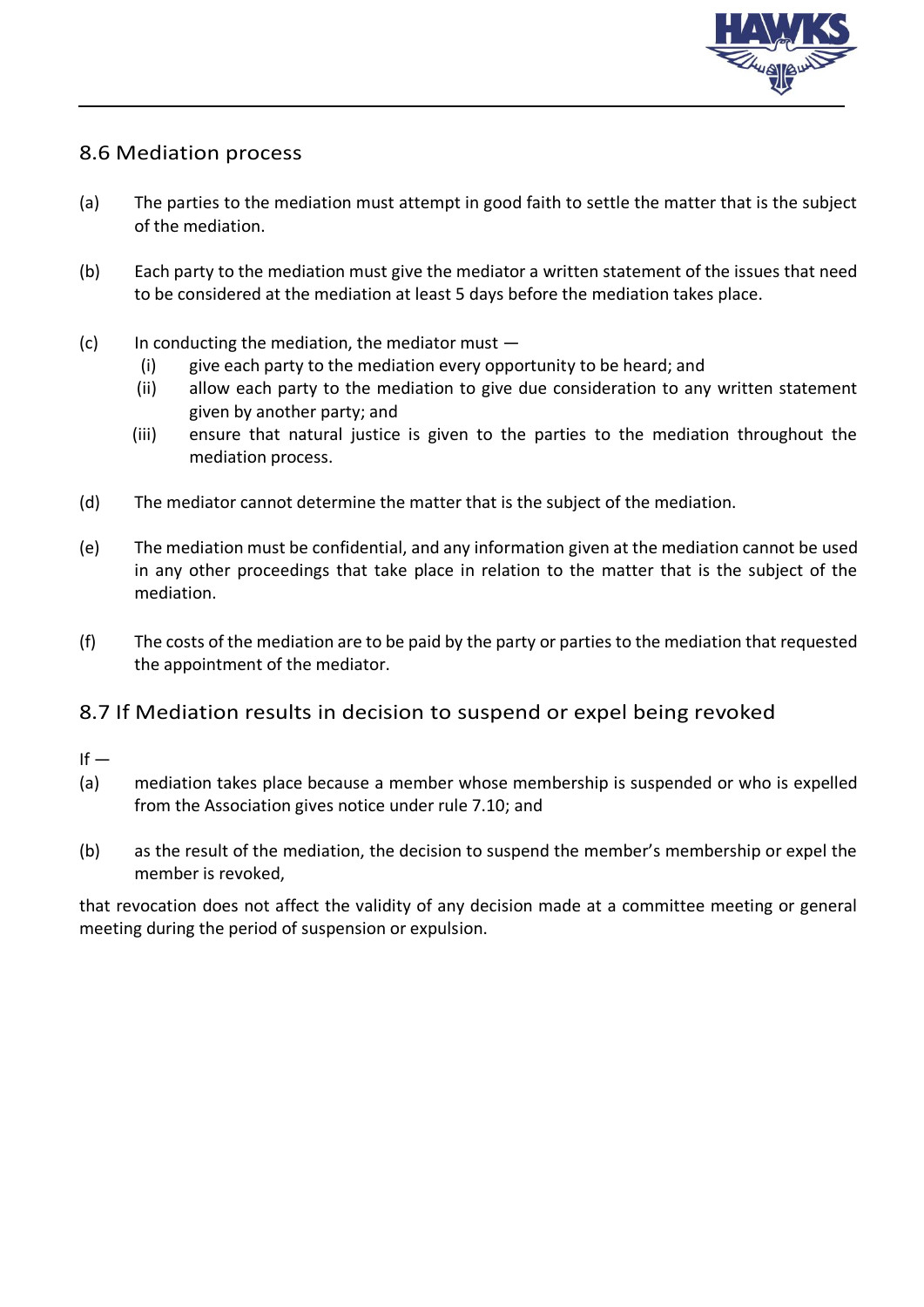

#### **PERRY LAKES BASKETBALL ASSOCIATION (INC.)**

#### **Application for Membership**

I/We I/We **("the Applicant")** apply for membership of the Perry Lakes Basketball Association (Inc.).

The Applicant agrees to be bound by and to comply with the Constitution and By- Laws of the Perry Lakes Basketball Association (Inc.).

The address of the Applicant for service of notices is:-

(Date)

(Signature of Applicant)

(Where the person applying for membership is an Association or Club the Signatory is to print the position held with the Association or Club ie. President, Secretary, Member etc.)

#### **Proposer**

I/We being a Member, hereby propose the Applicant for membership of the Perry Lakes Basketball Association (Inc.). (Date)

(Signature)

(Where the Proposer is an Association or Club the Signatory is to print the position held with the Association or Club which is the proposer ie. President, Secretary, **Member etc.)**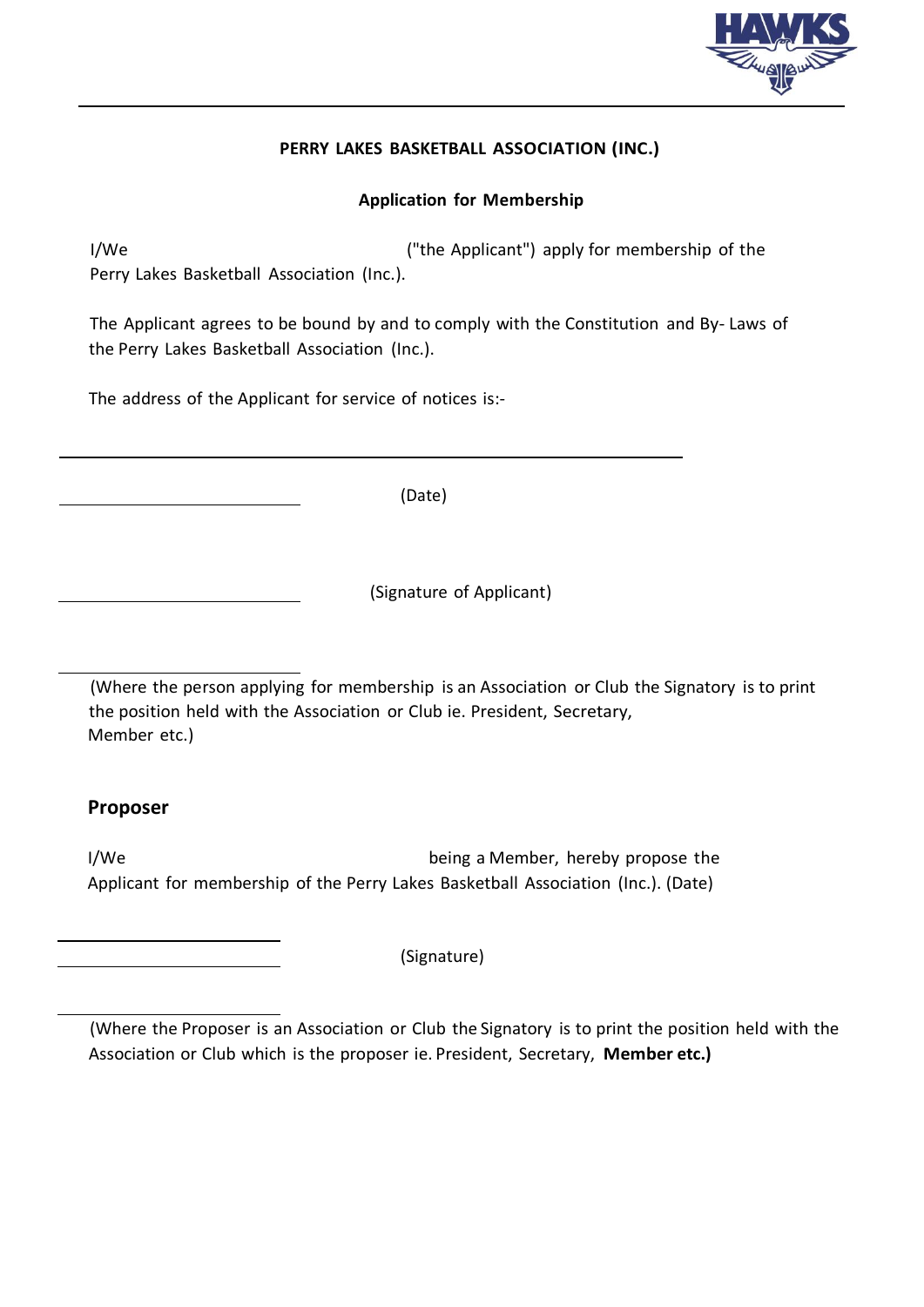

#### **PERRY LAKES BASKETBALL ASSOCIATION**

## **NOTICE SEEKING NOMINATIONS FOR ELECTION TO BOARD OF DIRECTORS**

#### To Members

- 1. Nominations are invited for election to the Board of Directors.
- 2. Any person who is a candidate for election, and who wishes to be elected is required to:
	- 2.1 complete and sign the Nomination Form which accompanies this notice;
	- 2.2 arrange for the nomination to be proposed, and for the proposer to sign the Nomination Form;
	- ..2.3 ensure that the completed Nomination Form is returned to the Perry Lakes Basketball Association no later than 7 days before the Annual General Meeting.
- 3. A person is eligible to be elected to the Board of Directors if a person is:
	- 3.1 a natural person over the age of 18 years; and
	- 3.2 who resides in Western Australia; and
	- 3.3 a voting member of the Perry Lakes Basketball Association; and
	- 3.4 has complied with point (2) of this Notice.
- 4. Nominations may also be received from the floor of an Annual General Meeting.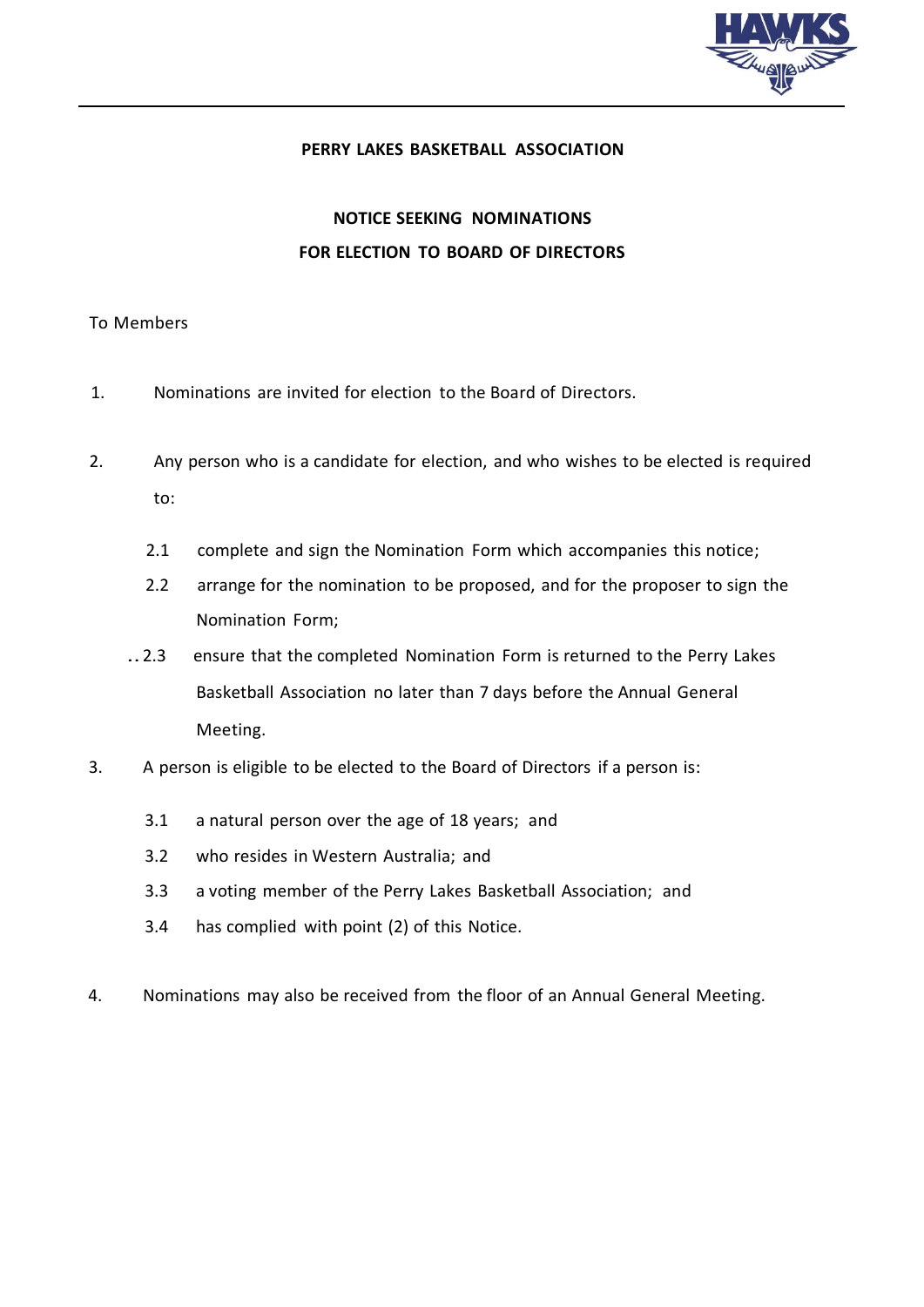

| Perry Lakes Basketball Association (Inc.)<br><b>NOMINATION FORM</b><br>FOR ELECTION TO BOARD OF DIRECTORS |                                                                                               |  |  |  |  |                                                                              |  |
|-----------------------------------------------------------------------------------------------------------|-----------------------------------------------------------------------------------------------|--|--|--|--|------------------------------------------------------------------------------|--|
|                                                                                                           |                                                                                               |  |  |  |  | die Candidate") of                                                           |  |
|                                                                                                           |                                                                                               |  |  |  |  | <u> 2008 - Jan Samuel Barbara, margaret eta idazlea (h. 1878).</u><br>State: |  |
| 1.                                                                                                        | I am a candidate for the Board of Directors of the Perry Lakes Basketball Association.        |  |  |  |  |                                                                              |  |
| 2.                                                                                                        | I am over 18 years of age.                                                                    |  |  |  |  |                                                                              |  |
| 3.                                                                                                        |                                                                                               |  |  |  |  |                                                                              |  |
|                                                                                                           |                                                                                               |  |  |  |  |                                                                              |  |
| 4.                                                                                                        | I am a voting member of the Perry Lakes Basketball Association Inc.                           |  |  |  |  |                                                                              |  |
|                                                                                                           | (Signature of Candidate)<br>(date)                                                            |  |  |  |  |                                                                              |  |
|                                                                                                           | Lacket Lakes Basketball being a Member of the Perry Lakes Basketball                          |  |  |  |  |                                                                              |  |
|                                                                                                           | Association Inc., propose the candidate for election in accordance with this nomination form. |  |  |  |  |                                                                              |  |

(Signed of Proposer) (date)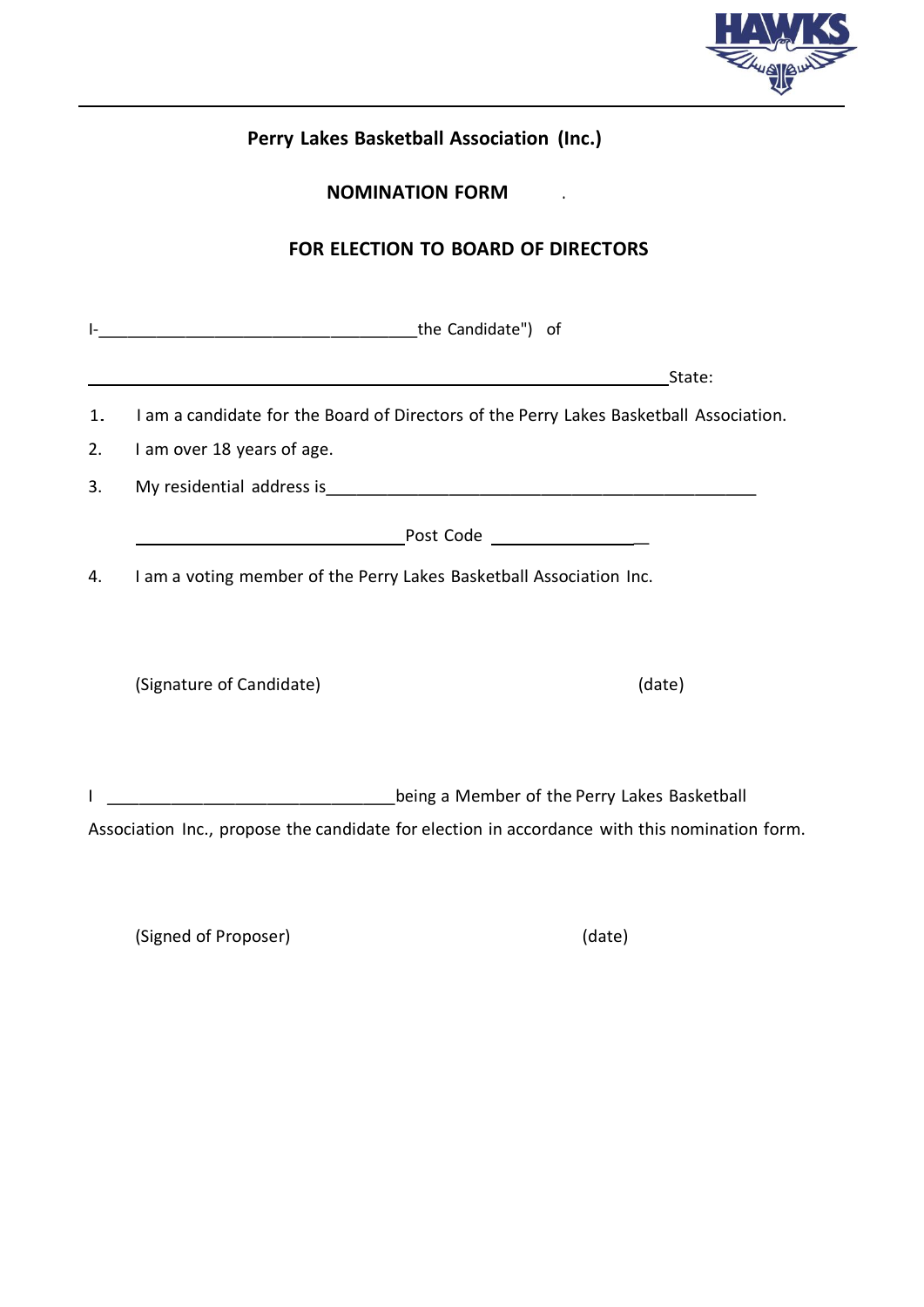

## By-Laws

- (a) Membership Fees for each class of member shall be set annually by the Board and shall apply for the Calendar Year.
- (b) Fees shall be due and payable upon application for membership of the PLBA.
- (c) A Registered Player shall not be entitled.to play beyond the first round of any competition unless all fees owing have been paid.
- (d) No player shall be granted a clearance to another Club unless all fees owing have been paid.
- (e) An Affiliated Club shall not be permitted to have any team play beyond the first round of a competition run by the PLBA unless all fees owing have been paid.